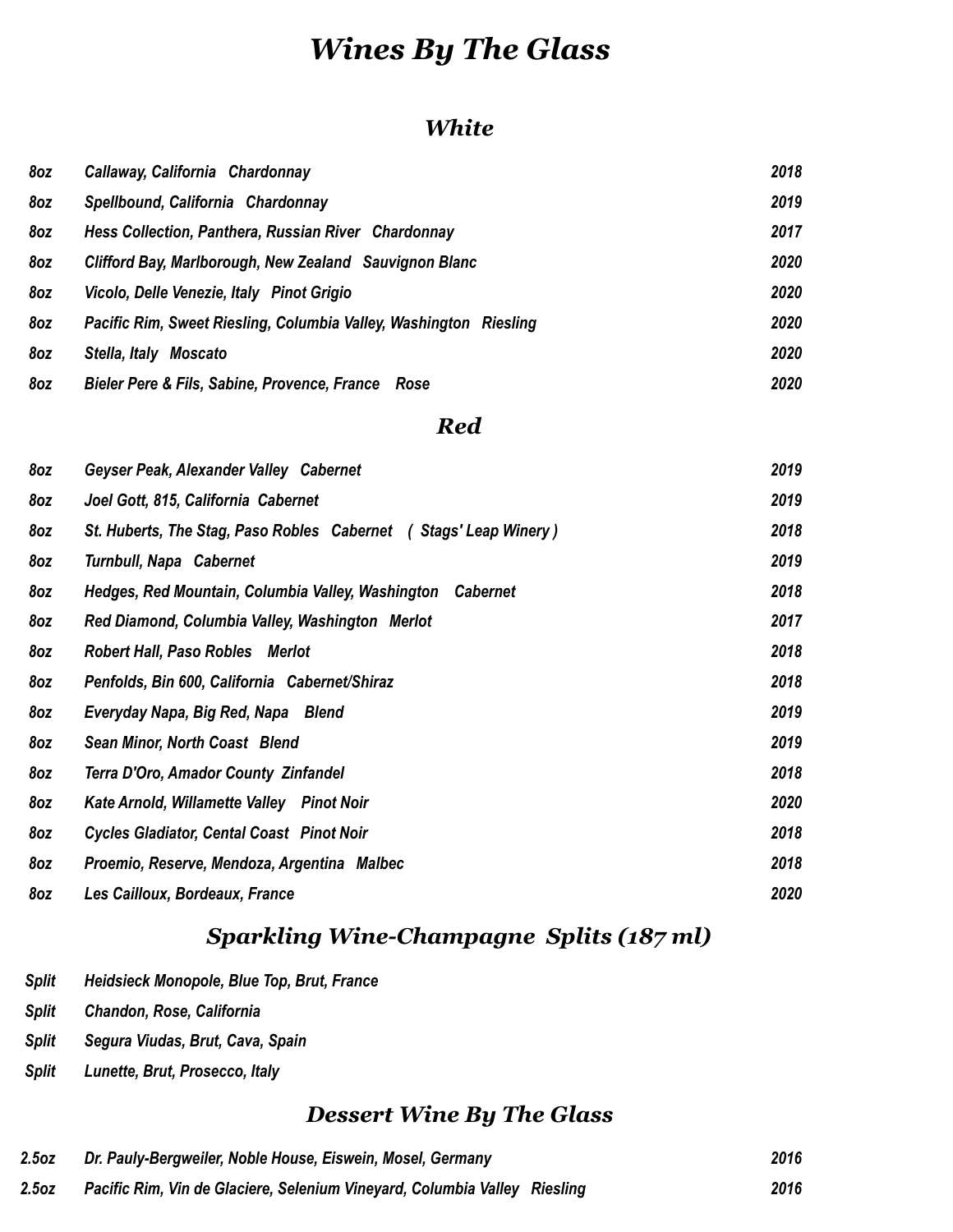## *Special Offerings (Rare/Cult)*

### *French*

| 1001 | Chateau Haut-Bailly, Pessac-Leognan, Bordeaux                         | 2002 |
|------|-----------------------------------------------------------------------|------|
| 1005 | Chateau Haut-Brion, Pessac-Leognan, Bordeaux                          | 2000 |
| 1002 | <b>Chateau Ponet - Canet, Pauillac, Bordeaux</b>                      | 1996 |
| 1004 | <b>Chateau Ponet - Canet, Pauillac, Bordeaux</b>                      | 1998 |
| 1007 | Chateau Mouton Rothchild, Pauillac, Bordeaux                          | 2016 |
| 1003 | Chateau Gruaud Larose, St. Julien, Bordeaux                           | 2005 |
| 1010 | Chateau Margaux, Margaux, Bordeaux                                    | 2006 |
| 1006 | Chateau La Mondotte, Saint-Emilion, Bordeaux                          | 1999 |
| 1008 | <b>Chateau Cheval Blanc, Saint-Emilion, Bordeaux</b>                  | 2016 |
| 1013 | Chateau La Conseillante, Pomerol, Bordeaux                            | 2007 |
| 1012 | <b>Chapoutier, Sieranne, Hermitage, Rhone</b>                         | 2011 |
|      | Australia                                                             |      |
| 1017 | Mollydooker, McLaren Vale, South Australia Shiraz                     | 2018 |
| 1018 | Penfolds, Grange, South Australia Shiraz                              | 1999 |
|      | Spain                                                                 |      |
| 1016 | Vega Sicilia, Unico, Ribera Del Duero                                 | 2008 |
| 1026 | Numanthia, Termanthia, Toro                                           | 2010 |
|      | Italy                                                                 |      |
| 1023 | Gaja, Conteisa, Barolo                                                | 2015 |
| 1022 | Zenato, Sergio Zenato, Riserva                                        | 2016 |
| 1024 | Masi, Mazzano, Amarone Della Valpolicella                             | 2001 |
| 1025 | Castello Dei Rampolla, Tuscany Super Tuscan                           | 2014 |
|      | American                                                              |      |
| 1030 | Hors Categorie, Walla Walla, Washington Syrah<br>(Cayuse)             | 2016 |
| 1031 | <b>Bergstrom, Silice, Chehalem Mountains, Willamette</b>              | 2018 |
| 1032 | Hyde & De Villaine, YGNACIA, Hyde Vineyard, Napa Pinot Noir           | 2018 |
| 1033 | Morley, En Famille, Fort Ross - Seaview, Sonoma Coast Pinot Noir      | 2017 |
| 1034 | Wayfarer, Wayfarer Vineyard, Sonoma Coast Pinot Noir (Pahlmeyer)      | 2016 |
| 1036 | Boars' View, Sonoma Coast Pinot Noir (Schrader)                       | 2012 |
| 1027 | Leonetti, Walla Walla, Washington Merlot                              | 2018 |
| 1029 | Melka Estates, La Mekerra Vineyard, Knights Valley, Sonoma Merlot     | 2015 |
| 1037 | Signorello Estate, Padrone, Napa Cabernet                             | 2016 |
| 1039 | <b>Bryant Family, 25 Anniversary Release, Napa Cabernet</b>           | 2016 |
| 1042 | Stag's Leap Cellars, Fay Vineyard, Stags Leap District, Napa Cabernet | 2003 |
| 1045 | Paul Hobbs, Beckstoffer Las Piedras Vineyard, Napa Cabernet           | 2010 |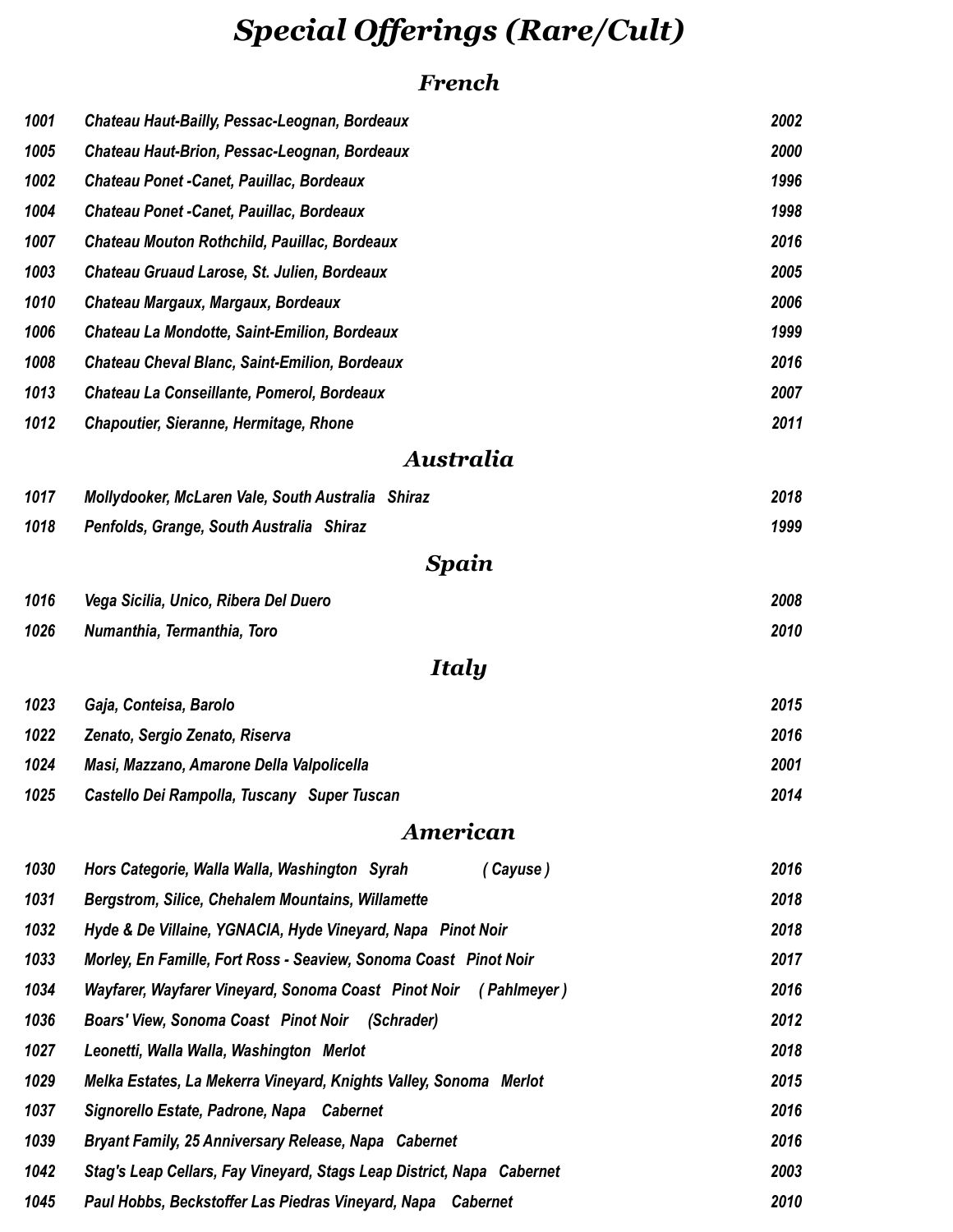## *Special Offerings (Rare/Cult)*

| 1046 | Ziata, Meteor Vineyard, Coombsville, Napa Cabernet                           | 2016 |
|------|------------------------------------------------------------------------------|------|
| 1047 | Delectus, Cuvee Julia, Napa Cabernet                                         | 2010 |
| 1049 | Turnbull, Black, Oakville, Napa Cabernet                                     | 2019 |
| 1050 | Revana, Estate, St Helena, Napa Cabernet                                     | 2016 |
| 1051 | Adamvs, Quintvs, Howell Mountain, Napa Cabernet                              | 2016 |
| 1052 | Sherwin Family, Reserve, Spring Mountain, Napa Cabernet                      | 2016 |
| 1053 | <b>Clark-Claudon, Eternity, Napa Cabernet</b>                                | 2013 |
| 1054 | Corley Family, Reserve, Monticello Vineyards, Napa Cabernet                  | 2008 |
| 1055 | Ulysses, Napa<br><b>Cabernet</b>                                             | 2013 |
| 1056 | Vine Hill Ranch, VHR, Oakville, Napa Cabernet                                | 2013 |
| 1057 | Trefethen, Halo, Oak Knoll, Napa Cabernet                                    | 2017 |
| 1058 | <b>Ovid, Pritchard Hill, Napa Cabernet</b>                                   | 2016 |
| 1060 | Michel Rolland, MR, Napa Cabernet                                            | 2015 |
| 1061 | Realm, Moonracer, Wappo Hill, Stags Leap District, Napa Cabernet             | 2016 |
| 1065 | Realm Cellars, Beckstoffer / To Kalon Vineyard, Napa Cabernet                | 2015 |
| 1071 | Realm Cellars, Beckstoffer / Dr. Crane Vineyard, Napa Cabernet               | 2017 |
| 1063 | Cayuse, Widowmaker, En Chamberlin Vineyard, Walla Walla, Washington Cabernet | 2017 |
| 1064 | Dunn, Howell Mountain, Napa                                                  | 2017 |
| 1069 | Perfect Season, Bidwell Creek Vineyard, Knights Valley, Sonoma Cabernet      | 2018 |
| 1070 | Araujo, Eisele Vineyard, Napa Cabernet                                       | 2011 |
| 1073 | Andrew Geoffry, Diamond Mountain, Napa Cabernet                              | 2006 |
| 1074 | Adobe Road, Beckstoffer Vineyard, Georges III, F Block, Napa Cabernet        | 2013 |
| 1075 | Quilceda Creek, Estate, Columbia Valley, Washington Cabernet                 | 2016 |
| 1076 | Aloft, Howell Mountain, Napa Cabernet                                        | 2010 |
| 1077 | Aloft, Howell Mountain, Napa Cabernet                                        | 2008 |
| 1079 | Fantesca, Estate, Spring Mountain, Napa Cabernet                             | 2017 |
| 1082 | Schrader, Beckstoffer Las Piedras, Napa Cabernet                             | 2011 |
| 1084 | The Mascot, Napa Blend<br>(Harlan Family)                                    | 2015 |
| 1086 | Alpha Omega, Era, Rutherford, Napa Blend                                     | 2014 |
| 1088 | Arkenstone, Estate, Howell Mountain, Napa Blend                              | 2017 |
| 1089 | Bond, Quella, Napa Blend                                                     | 2011 |
| 1090 | Miner, Oracle, Napa Blend                                                    | 2013 |
| 976  | Opus One, Napa Blend                                                         | 2018 |
| 1092 | Figgins, Estate, Walla Walla, Columbia Valley, Washington Blend              | 2014 |
| 1093 | Joseph Phelps, Insignia, Napa Blend                                          | 2018 |
| 1094 | Leonetti, Reserve, Walla Walla, Washington Blend                             | 2015 |
| 1095 | Realm, The Bard, Napa Blend                                                  | 2019 |
| 1096 | Dancing Hares, Napa Blend                                                    | 2013 |
|      |                                                                              |      |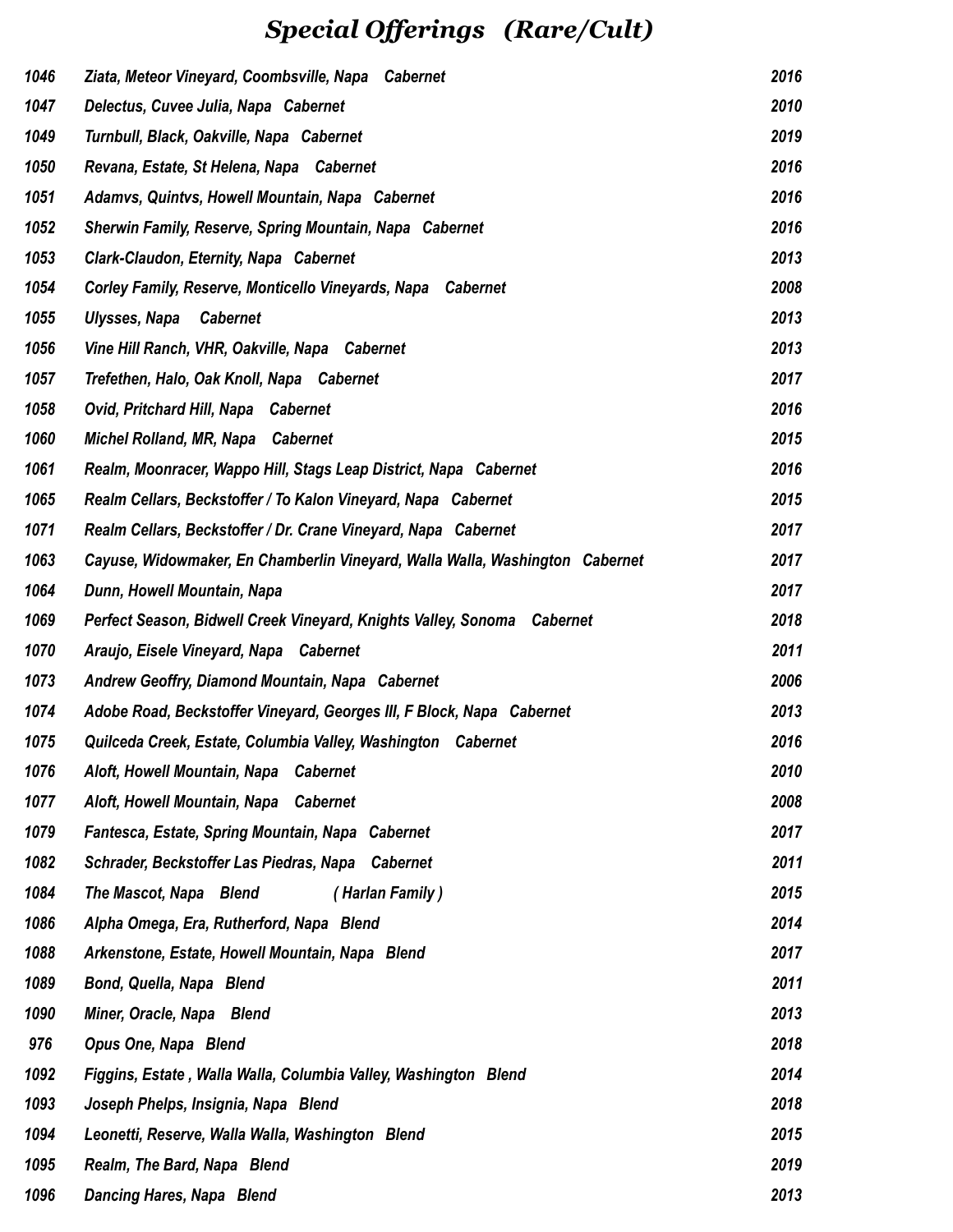## *Half Bottles (375ml)*

| 109 | Laurent-Perrier, Brut, Tours-sur-Marne Champagne                               | <b>NV</b> |
|-----|--------------------------------------------------------------------------------|-----------|
| 118 | Drappier, Brut, Rose                                                           |           |
| 54  | Michele Chiarlo, Nivole, Muscato di Asti, Italy                                | 2020      |
| 12  | Silverado, Estate, Carneros Chardonnay                                         | 2018      |
| 13  | Cakebread, Napa Chardonnay                                                     | 2019      |
| 14  | Duckhorn, Napa Merlot                                                          | 2018      |
| 15  | L'Ecole No. 41, Columbia Valley, Washington Merlot                             | 2017      |
| 19  | St. Innocent, Eola-Amity Hills, Zenith Vineyard, Willamette, Oregon Pinot Noir | 2016      |
| 20  | Merry Edwards, Russian River Pinot Noir                                        | 2018      |
| 22  | Groth, Oakville, Napa                                                          | 2017      |
| 23  | Paul Hobbs, Crossbarn, Napa Cabernet                                           | 2017      |
| 24  | Justin, Paso Robles Cabernet                                                   | 2018      |
| 26  | Honig, Napa                                                                    | 2018      |
| 28  | Robert Biale, Black Chicken, Napa<br><b>Zinfandel</b>                          | 2019      |
| 29  | Lancaster, Estate, Alexander Valley Blend                                      | 2016      |
| 30  | Vieux Telegraph, Chateauneuf du Pape                                           | 2018      |
| 31  | Segla, Margaux, Bordeaux                                                       | 2015      |
| 32  | Mastro Janni, Brunello di Montalcino                                           | 2013      |

## *Sweet Wines (375ml) Dessert Style*

| 46 | Dolce, Napa (Far Niente)                                                            | 2014 |
|----|-------------------------------------------------------------------------------------|------|
| 47 | Dr. Pauly-Bergweiler, Noble House, Eiswein, Mosel, Germany                          | 2016 |
| 48 | Max Richter, Mulheimer Helenenkloster, Eiswein, Mosel-Saar-Ruwer, Germany           | 2003 |
| 50 | Royal Tokaji, 5 Puttonyos aszu, Hungary<br>$500$ ml)                                | 2016 |
| 52 | Inniskillin, Icewine, Niagra, Canada<br>Rieslina                                    | 2019 |
| 57 | Pacific Rim, Vin de Glaciere, Selenium Vineyard, Columbia Valley<br><b>Riesling</b> | 2016 |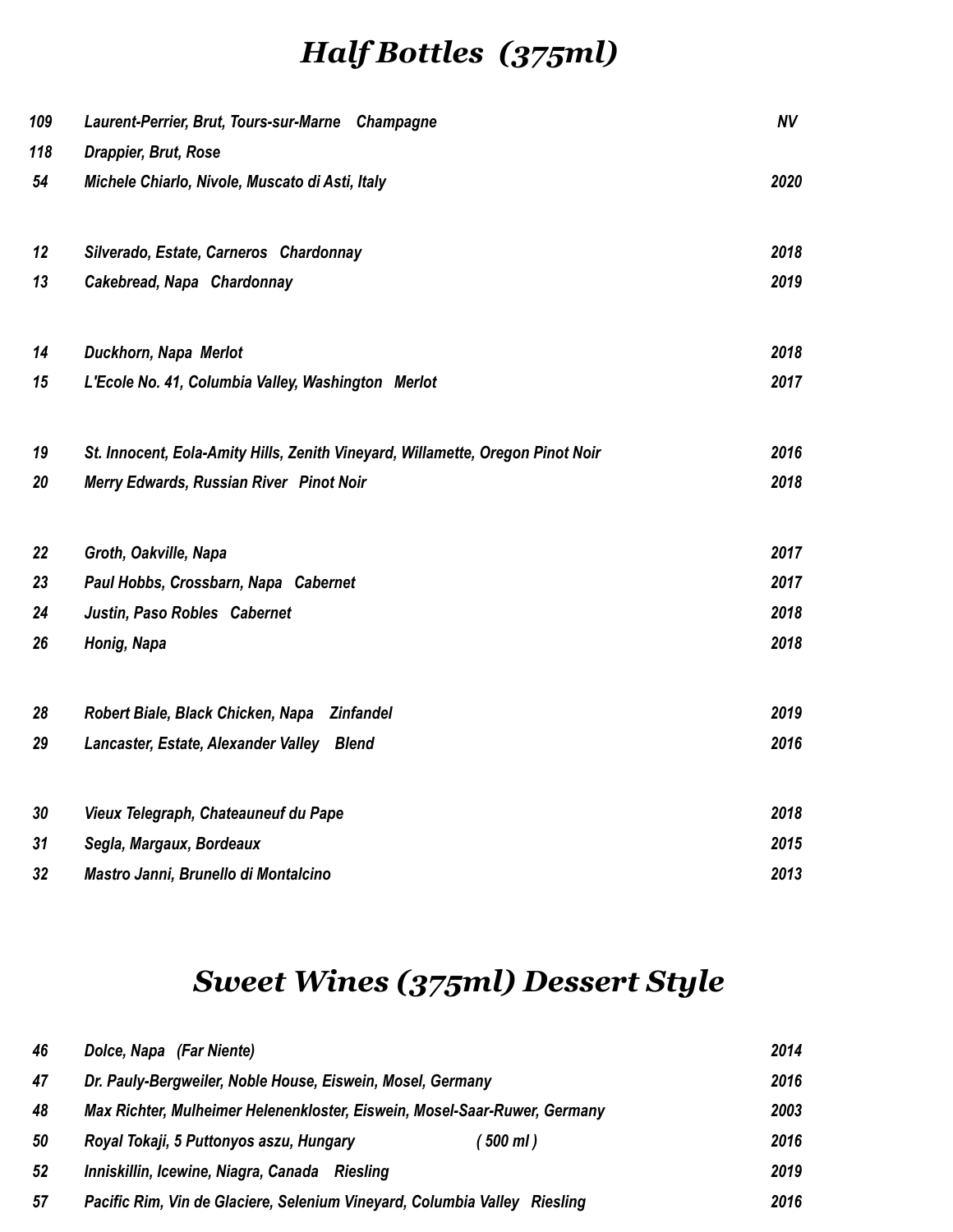## *Champagne*

| 101 | <b>Alfred Grattien, Brut</b>                   |                     |      |
|-----|------------------------------------------------|---------------------|------|
| 120 | Alfred Grattien, Brut Rose, Classique          |                     |      |
| 102 | Vorin-Jumel, Blanc de Blanc, Premier Cru, Brut |                     |      |
| 103 | <b>Pommery, Cuvee Louise</b>                   |                     | 2004 |
| 104 | <b>Moet Chandon, Dom Perignon</b>              |                     | 2012 |
| 105 | <b>Charles Ellner, Carte Blanche, Brut</b>     |                     |      |
| 106 | Laurent-Perrier, Harmony, Demi-Sec             |                     |      |
| 109 | <b>Laurent-Perrier, Brut</b>                   | 375ml (Half Bottle) |      |
| 111 | <b>Laurent-Perrier, Cuvee Rose</b>             |                     |      |
| 108 | <b>Delamotte, Brut</b>                         |                     |      |
| 112 | Le Mesnil, Blanc de Blanc, Grand Cru           |                     |      |
| 110 | <b>Barnaut, Brut Reserve, Grand Cru</b>        |                     |      |
| 113 | Piper Heidsieck, Cuvee 1785                    |                     |      |
| 114 | <b>Billecart-Salmon, Rose, Brut</b>            |                     |      |
| 130 | <b>Billecart-Salmon, Demi-Sec</b>              |                     |      |
| 116 | <b>Beau Joie, Special Cuvee, Brut</b>          |                     |      |
| 118 | Drappier, Brut, Rose                           | 375ml (Half Bottle) |      |
| 126 | <b>Louis Roederer, Cristal</b>                 |                     | 2008 |

## *Sparkling Wine*

| 119 | Roederer Estate, L'Ermitage, Anderson Valley         | 2005 |
|-----|------------------------------------------------------|------|
| 121 | Luc Belaire, Gold, Brut                              |      |
| 127 | Luc Belaire, Rare, Rose                              |      |
| 123 | Lucien Albrecht, Brut Rose, Cremant d'Alsace, France |      |
| 124 | Caraccioli, Brut Cuvee, Santa Lucia Highlands        | 2007 |
| 125 | Syltbar, Il Concerto, Prosecco, Italy                |      |
| 129 | <b>Syltbar, Il Concerto, Rose, Italy</b>             |      |
| 131 | <b>Bosco Franciacortia, Cuvee Prestige, Brut</b>     |      |

## *Sweeter Sparkling Wine*

| 128 | La Spinetta, Biancosin, Moscato D'Asti, Italy  |                     | 2021 |
|-----|------------------------------------------------|---------------------|------|
| -54 | Michele Chiarlo, Nivole, Moscato D'Asti, Italy | 375ml (Half Bottle) | 2020 |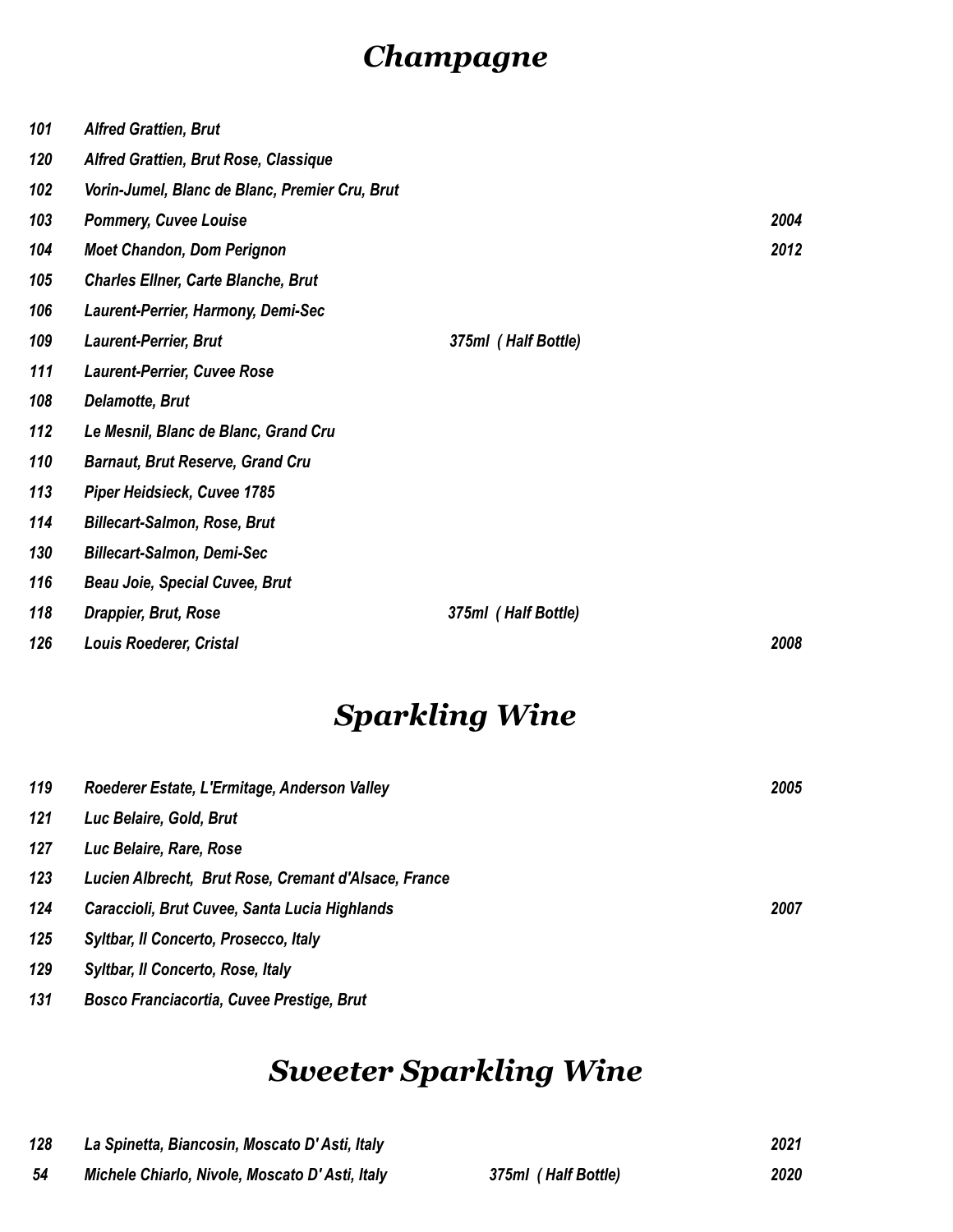## *New World Chardonnay*

| 201 | Trefethen, Oak Knoll, Napa                                           | 2019 |
|-----|----------------------------------------------------------------------|------|
| 202 | Chalk Hill, Chalk Hill Estate, Sonoma                                | 2018 |
| 203 | ZD, California                                                       | 2018 |
| 204 | Sanford, Sta. Rita Hills                                             | 2015 |
| 205 | Far Niente, Estate, Napa                                             | 2018 |
| 206 | <b>Frank Family, Carneros</b>                                        | 2019 |
| 207 | Chappellet, Grower Collection, Calesa Vineyard, Petaluma Gap, Sonoma | 2019 |
| 208 | Cote Bonneville, DuBrul Vineyard, Yakima Valley                      | 2010 |
| 209 | Neyers, 304, Sonoma                                                  | 2018 |
| 210 | Tamber Bey, Deux Chevaux, Dijon Clones, Yountville, Napa             | 2011 |
| 211 | Rombauer, Carneros, Napa                                             | 2020 |
| 212 | Orin Swift, Mannequin, California                                    | 2019 |
| 213 | Jordan, Russian River                                                | 2018 |
| 214 | <b>Bachelder, Willamette Valley, Oregon</b>                          | 2013 |
| 215 | Kendall - Jackson, Estates Collection, Santa Maria Valley            | 2018 |
| 217 | August Briggs, Leveroni Vineyard, Carneros                           | 2016 |
| 216 | Pine Ridge, Collines Vineyard, Carneros, Napa                        | 2017 |
| 218 | Hindsight, Napa                                                      | 2016 |
| 219 | Patz and Hall, Hyde Vineyard, Carneros                               | 2017 |
| 221 | Stags Leap Cellars, Karia, Napa                                      | 2018 |
| 223 | <b>Tori Mor, Willamette Valley</b>                                   | 2018 |
| 224 | Hanzell, Sebella, Sonoma                                             | 2015 |
| 227 | <b>Shafer, Red Shoulder Ranch, Napa</b>                              | 2017 |
| 230 | Cakebread, Napa                                                      | 2020 |

## *French Chardonnay*

| 232 | Joseph Drouhin, Chablis                                     | 2018 |
|-----|-------------------------------------------------------------|------|
| 231 | Domaine Des Gerbeaux, Macon-Solutre, Macon                  | 2018 |
| 233 | Louis Jadot, Pouilly Fuisse, Macon                          | 2018 |
| 234 | Boucard, Chassagne Montrachet, Cote De Beaune               | 2017 |
| 235 | Joseph Drouhin, Puligny Montrachet, Cote de Beaune          | 2019 |
| 238 | Louis Latour, Corton-Charlemagne, Grand Cru, Cote de Beaune | 2015 |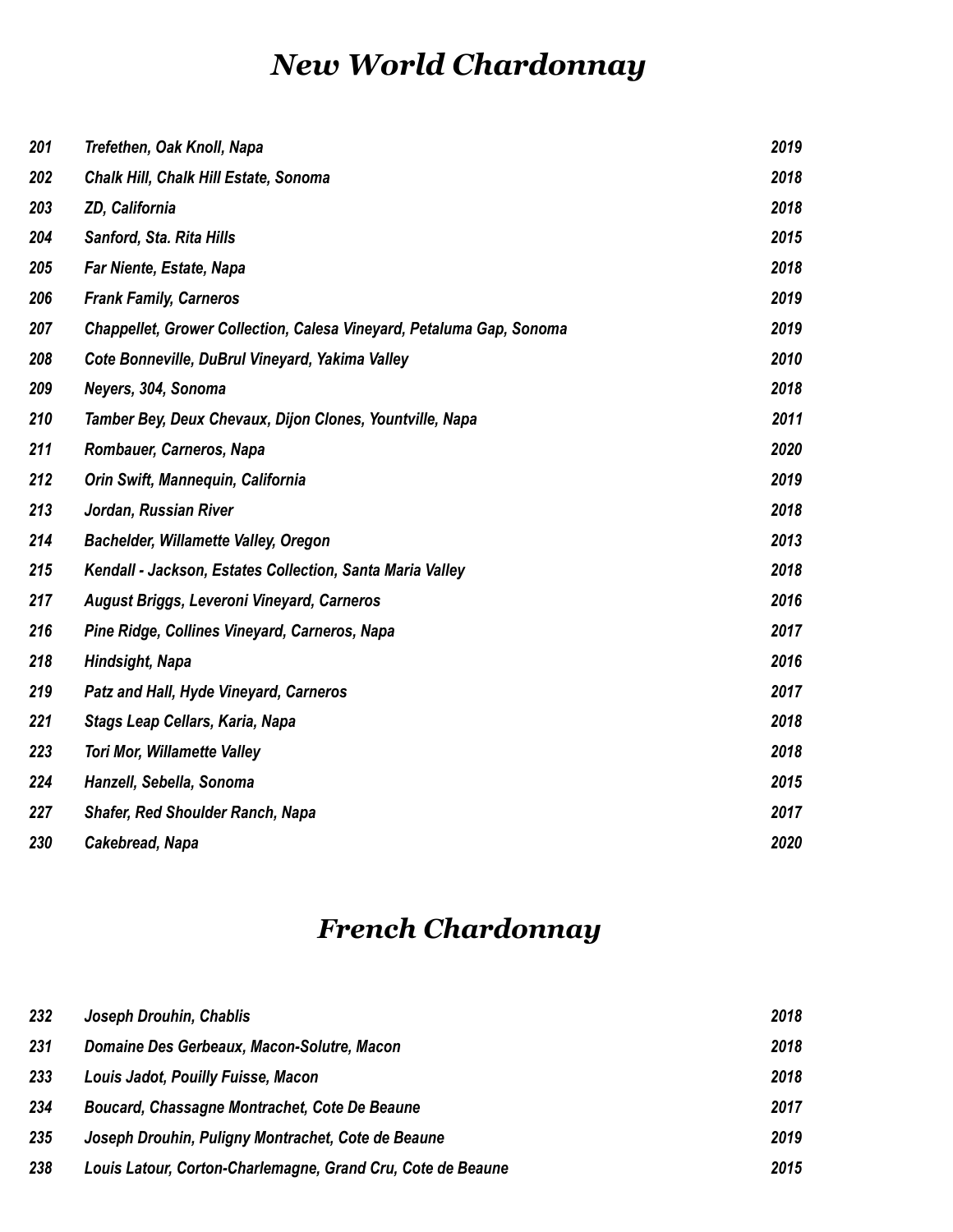## *Sauvignon Blanc*

| 240 | Grieve Family, Double Eagle, Napa           | 2019 |
|-----|---------------------------------------------|------|
| 241 | Rombauer, Napa                              | 2020 |
| 242 | <b>Twomey, Napa/Sonoma</b>                  | 2017 |
| 243 | Nobilo, Icon, Marlborough, New Zealand      | 2019 |
| 244 | Loveblock, Marlborough, New Zealand         | 2021 |
| 245 | Grgich Hills, Fume Blanc, Napa              | 2017 |
| 246 | <b>Chalk Hill, Sonoma</b>                   | 2019 |
| 247 | Eric Louis, Pauline, Sancere, Loire, France | 2017 |
| 250 | Galerie, Naissance, Napa                    | 2018 |
| 251 | Flora Springs, Soliloguy, Oakville, Napa    | 2018 |

## *Pinot Gris*

| 252 | Terlato, Colli Orientali, Friuli, Italy           | 2018 |
|-----|---------------------------------------------------|------|
| 253 | King Estate, Domaine, Willamette Valley, Oregon   | 2019 |
| 254 | Lemelson, Tikka's Run, Willamette Valley, Oregon  | 2019 |
| 257 | Scarbolo, Ilramato, Venezia, Veneto, Italy (Rose) | 2018 |
| 258 | Tiefenbrunner, Trentino-Alto Adige                | 2020 |
| 259 | Bertani, Venezia Giulia, Veneto, Italy            | 2018 |

### *Riesling The sweetest are in the dessert wine Section*

| 256 | J.J. Prum, Berkasteler Badstube, Auslese, Mosel, Germany             | 2018 |
|-----|----------------------------------------------------------------------|------|
| 260 | State of Mind, Zillah Ranch Vineyard, Columbia Valley, Washington    | 2020 |
| 261 | Weinkelter, Urziger Wurzgarten, Kabinett, Mosel, Germany             | 2018 |
| 262 | Leeuwin, Artist Series, Margeret River, Australia                    | 2018 |
| 263 | Schmitt Sohne, Piesporter Michelsberg, Auslese, Mosel, Germany       | 2018 |
| 264 | Dr. Loosen, Wehlener Sonnenuhr, Auslese, Bernkastel / Mosel, Germany | 2020 |

### *Other White*

| 269 | Jean-Luc Colombo, La Violette, Languedoc, France Viognier | 2018 |
|-----|-----------------------------------------------------------|------|
| 272 | Tarras Gauda, Abadia de San Campio, Rías Baixas Albarino  | 2018 |
| 274 | <b>Banyan, Monterey County Gewurztraminer</b>             | 2016 |
| 275 | Lone Madrone, Paso Robles Roussanne                       | 2006 |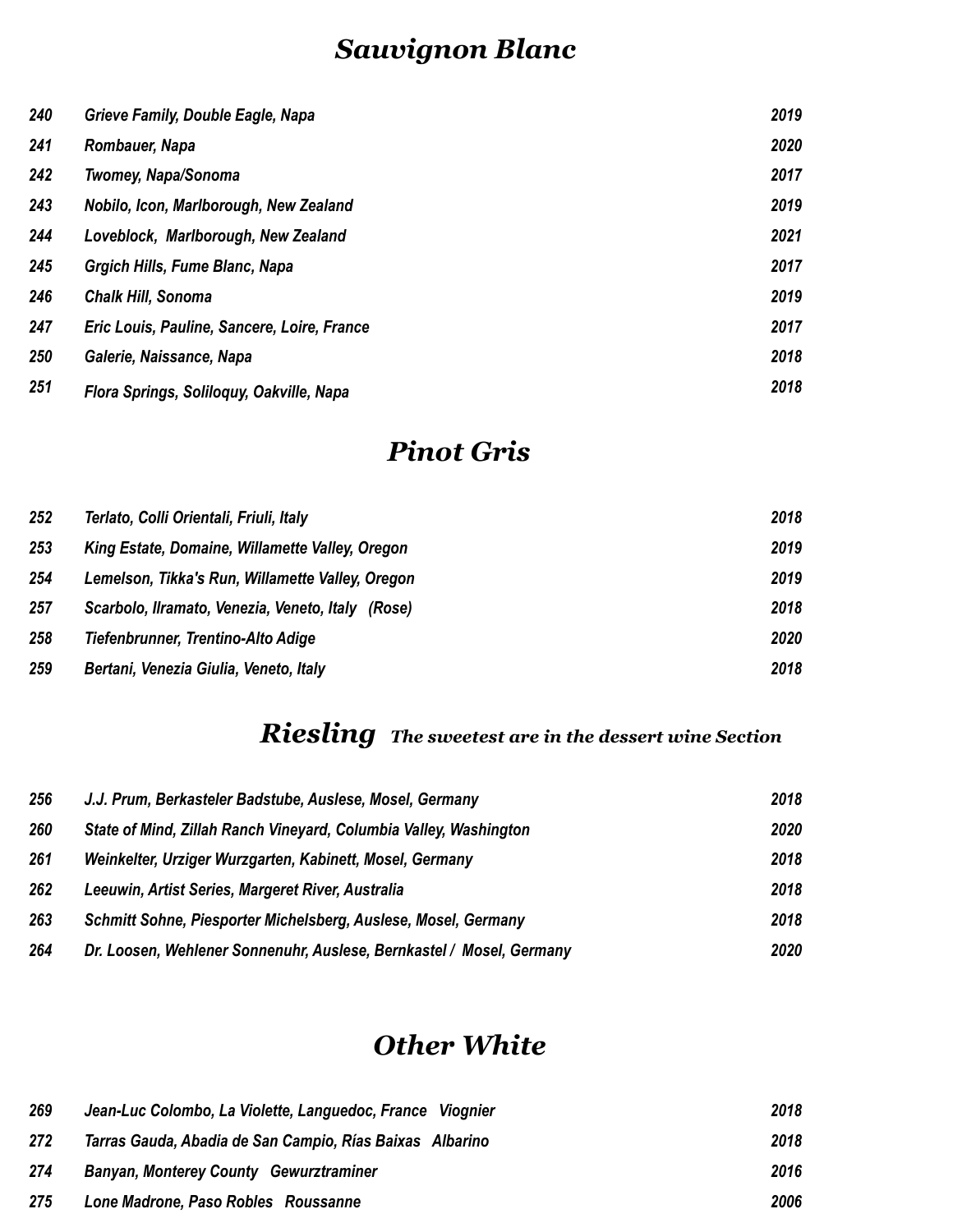## *Australian Red*

| 462 | D'Arenberg, Dead Arm, McLaren Vale Shiraz                        | 2017 |
|-----|------------------------------------------------------------------|------|
| 466 | Ben Glaetzer, Amon Ra, Barossa Valley, South Australia<br>Shiraz | 2005 |
| 475 | Angove, Warboys Vineyard, McLaren Vale Shiraz                    | 2017 |
| 474 | Angove, GSM, McLaren Vale Shiraz- Grenache-Mourvedre             | 2017 |
| 480 | Penfolds, Bin 389, South Australia Cabernet / Shiraz             | 2018 |
| 483 | Hickinbotham, Trueman, McLaren Vale Cabernet                     | 2013 |
| 485 | <b>Robert Oakley, Margaret River</b> Cabernet                    | 2016 |
| 487 | <b>Balnaves, Coonawarra Cabernet</b>                             | 2010 |

## *French Red*

#### *Bordeaux*

| 308 | <b>Benoit Touquette, Arbalest</b>                                   | 2015 |
|-----|---------------------------------------------------------------------|------|
| 303 | <b>Clos L'Eglise, Pomerol</b>                                       | 2016 |
| 313 | La Route, Pomerol                                                   | 2017 |
| 306 | Chateau Pichon Lalande, Pauillac                                    | 2015 |
| 310 | <b>Chateau Batailley, Pauillac</b>                                  | 2015 |
| 312 | <b>Chateau Pontet Canet, Pauillac</b>                               | 2008 |
| 301 | <b>Chateau Siran, Margaux</b>                                       | 2018 |
| 305 | Chateau Castelbruck, Margaux                                        | 2016 |
| 311 | Chateau Tayey, Cuvee Prestige, Bordeaux Supérieur                   | 2012 |
| 307 | Chateau Gaby, Canon - Fronsac, Bordeaux                             | 2012 |
| 302 | Chateau Pas de L'Ane, Saint-Emilion                                 | 2014 |
| 304 | <b>Chateau Perey Chevreuil, Saint-Emilion</b>                       | 2016 |
| 309 | <b>Chateau Tour Baladoz, Saint-Emilion</b>                          | 2009 |
|     | <b>Burgundy</b>                                                     |      |
| 321 | Domaine Richard Rottiers, Moulin a Vent, Beaujolais                 | 2019 |
| 315 | Camille Giroud, Bourgogne, Cote de Beaune                           | 2017 |
| 316 | Albert Ponnelle, Veilles Vignes, Nuits St. George, Cote De Nuits    | 2014 |
| 317 | Louis Jadot, Nuits St. George, Cote De Nuits                        | 2018 |
| 319 | Xavier Mommot, Volnay, Premier Cru, Clos Des Chenes, Cote de Beaune | 2016 |
| 320 | Domaine Michel Magnien, Clos De La Roche, Grand Cru, Cote De Nuits  | 2014 |
|     | <b>Rhone</b>                                                        |      |
| 325 | <b>Denuziere, Cote-Rotie</b>                                        | 2015 |

| 326 | Domaine Cayron, Gigondas                                | 2019 |
|-----|---------------------------------------------------------|------|
| 327 | Gigal, Chateau De Nalys, Grand Vin, Chateauneuf du Pape | 2017 |
| 328 | Jean-Luc Colombo, Bartavelle, Chateauneuf du Pape       | 2019 |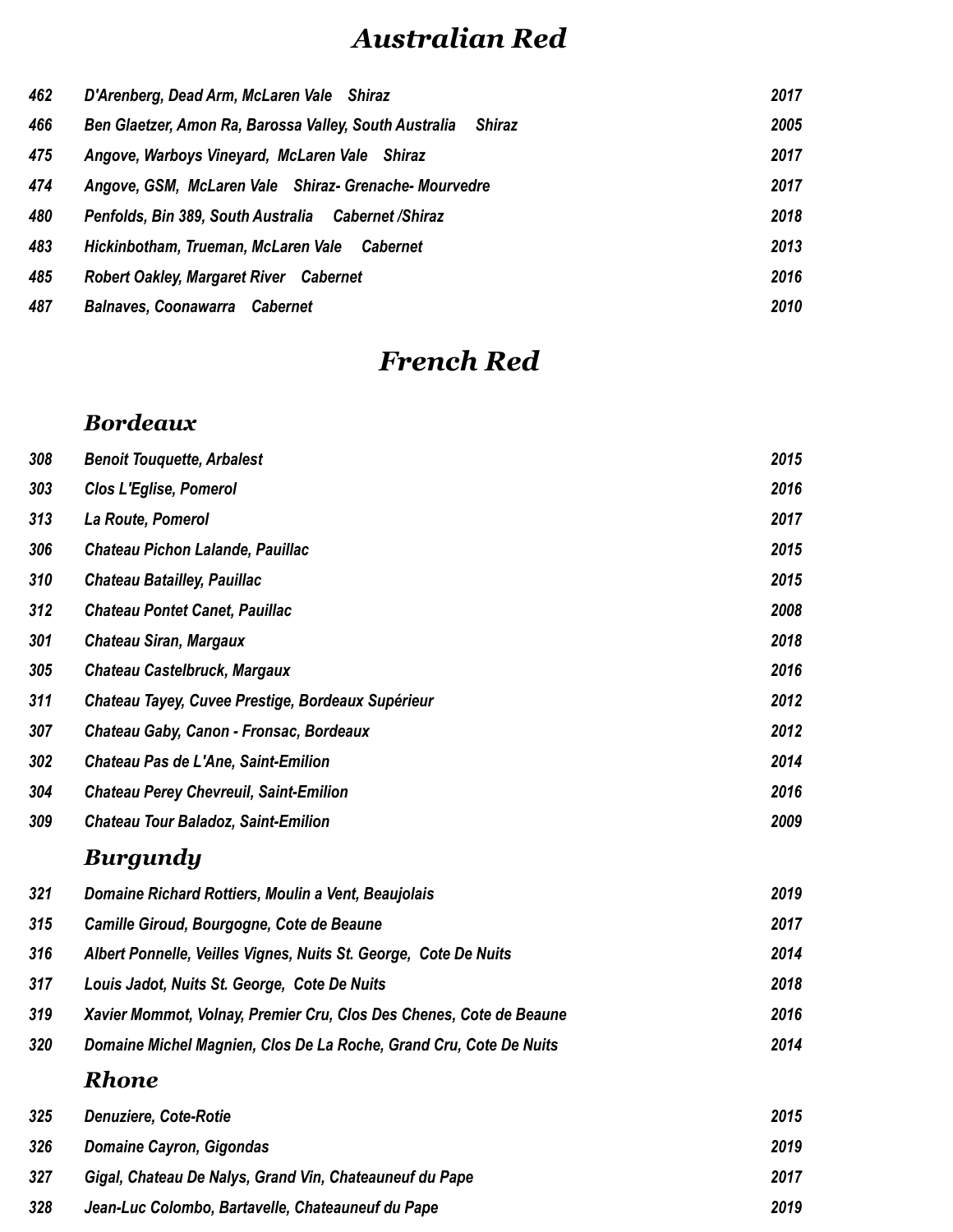## *Italian Red*

### *Tuscany, Abruzzo and Sardegna*

| Nozzole, Gran Selezione, Chianti Classico               | 2016 |
|---------------------------------------------------------|------|
| Rene Petriolo, Chianti                                  | 2018 |
| <b>Banfi, Chianti Classico Riserva</b>                  | 2017 |
| San Felo, Aulus Cabernet                                | 2014 |
| Luce Della Vita, Montalcino Super Tuscan                | 2017 |
| Banfi, Magna Cum Lauade Super Tuscan                    | 2017 |
| Tenuta San Guido, Sassicaia, Bolgheri Super Tuscan      | 2017 |
| Castello Dei Rampolla, Tuscany Super Tuscan             | 2014 |
| Podere Le Caggiole, Vino Nobile di Montepulciano        | 2012 |
| Corte alla Flora, Riserva, Vino Nobile di Montepulciano | 2014 |
| Podere San Giovanni, Vino Nobile di Montepulciano       | 2015 |
| Collefriscio, In and Out, Montepulciano D'Abruzzo       | 2014 |
| Caricagiola, Colli Del Limbara, Sardegna                | 2016 |
| Il Poggione, Rosso di Montalcino                        | 2016 |
| Donatella Cinelli Colombini, Brunello di Montalcino     | 2016 |
| Corte Dei Venti, Riserva, Brunello di Montalcino        | 2015 |
| Bonacchi, Molino del Piano, Brunello di Montalcino      | 2015 |
| Le Ragnaie, Brunello di Montalcino                      | 2016 |
| Petrolo, Galatrona Merlot                               | 2013 |
|                                                         |      |

### *Piedmont*

| 433 | Morei, P-179, Benaco Bresciano Rosso    | 2016 |
|-----|-----------------------------------------|------|
| 432 | Lodali, Rocche Dei Fratelli, Barbaresco | 2015 |
| 428 | Massimo Rivetti, Garasin Rosso, Langhe  | 2015 |
| 429 | Marrone, Pichemej, Barolo               | 2010 |
| 430 | Guidobono, Le Coste di Monforte, Barolo | 2015 |
| 431 | Damilano, Lecinquevigne, Barolo         | 2015 |

### *Veneto (Valpolicella and Amarone)*

| 441 | Pra, Morandina, Amarone Della Valpolicella          | 2015 |
|-----|-----------------------------------------------------|------|
| 442 | Buglioni, Il Lussurioso, Amarone Della Valpolicella | 2017 |
| 443 | Zenato, Amarone Della Valpolicella                  | 2017 |
| 445 | Gorgo, Amarone Della Valpolicella                   | 2016 |
| 447 | Bertani, Amarone Della Valpolicella                 | 2012 |
| 444 | Zenato, Ripassa, Valpolicella                       | 2017 |
| 446 | Cesari, Mara, Ripassa, Valpoicella                  | 2017 |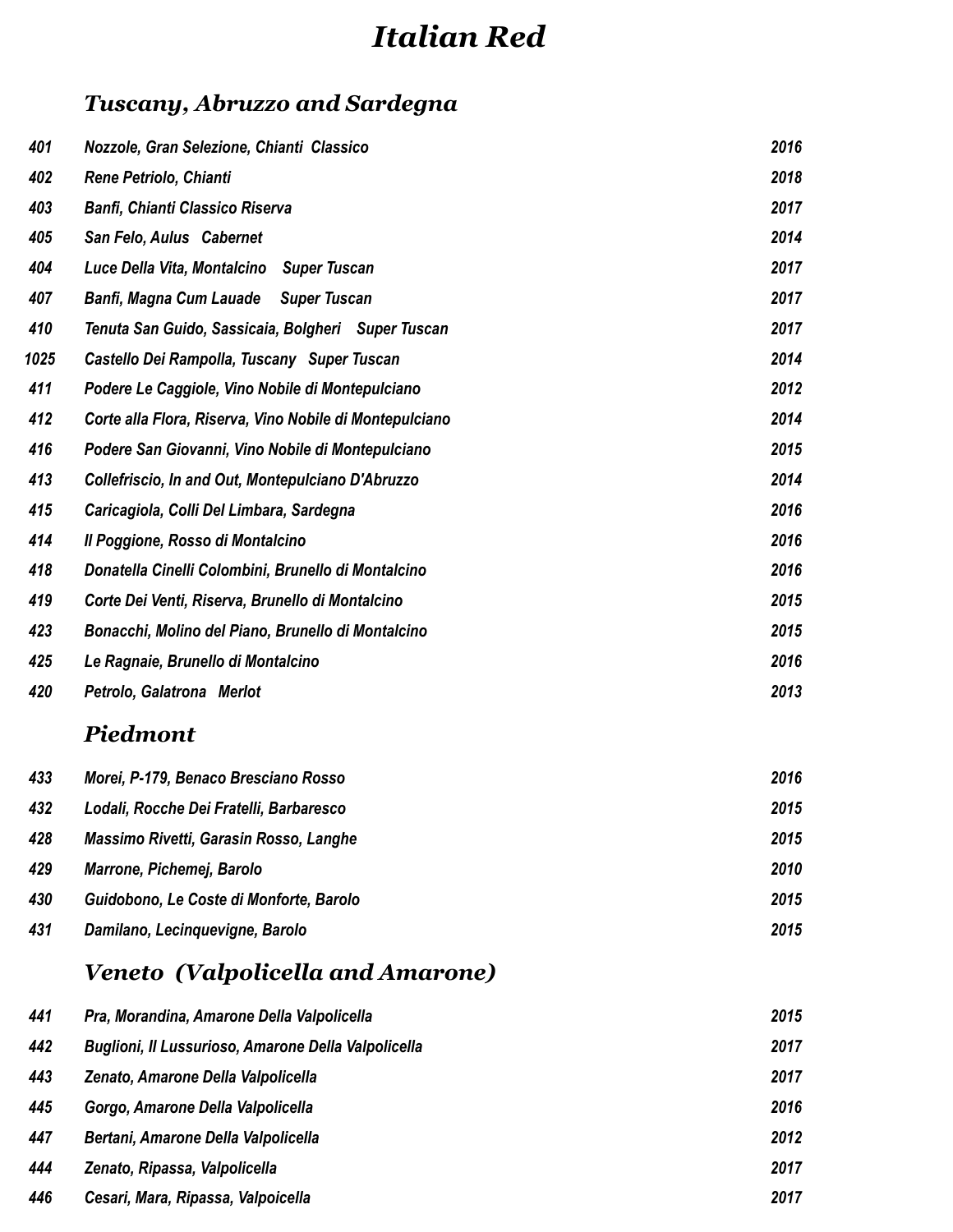## *South African Red*

| 381 | Southern Right, Western Cape Pinotage                 | 2020 |
|-----|-------------------------------------------------------|------|
| 380 | Babylonstoren, Nebukadnesar, Simonsberg - Paarl Blend | 2019 |
| 382 | Longridge, Ekliptika, Stellenbosch Blend              | 2013 |
| 383 | Cederberg, Cape Winelands Cabernet                    | 2017 |

## *Spanish Red*

| 352 | Urbina, Gran Reserva, Rioja                             | 2004 |
|-----|---------------------------------------------------------|------|
| 357 | Bodegas Muga, Torre Muga, Rioja                         | 2016 |
| 363 | Faustino, Gran Reserva, Rioja                           | 2009 |
| 364 | Carlos Serres, Gran Reserva, Rioja                      | 2012 |
| 366 | CVNE, Imperial, Grand Reserva, Rioja                    | 2014 |
| 367 | Obalo, Riserva, Rioja                                   | 2014 |
| 369 | Cuentavinas, Los Yelsones, Rioja                        | 2018 |
| 353 | Domino De Pingus, Flor De Pingus, Ribera del Duera      | 2019 |
| 365 | Vizcarra, Torralvo, Ribera del Duera                    | 2018 |
| 370 | Aalto, Ribera Del Duera                                 | 2019 |
| 355 | <b>Ferrer Bobet, Priorat</b>                            | 2017 |
| 361 | Numanthia, Numanthia, Toro                              | 2015 |
| 371 | Campo Alegro, Toro                                      | 2012 |
| 373 | Murviedro, Cepas Viejas, Utiel - Requena Bobal          | 2014 |
| 372 | Aljibes, Chinchilla de Montearagón Cabernet Franc       | 2007 |
| 374 | Torres, Mas La Plana, Penedes Cabernet 40th Anniversary | 2010 |
| 375 | Albet I Noya, Marti Reserva, Penedes                    | 2011 |
| 376 | Juan Gil, Blue Label, Jumilla                           | 2019 |

### *Chilean Red*

| 385 | Concha Y Toro, Don Melchor, Puente Alto Vineyard, Puente Alto | 2014 |
|-----|---------------------------------------------------------------|------|
| 391 | Casa Lapostolle, Cuvee Alexander, Colchagua Valley Cabernet   | 2019 |
| 396 | Casa Lapostolle, Le Petit Clos, Colchagua Valley Blend        | 2016 |
| 398 | Casa Lapostolle, Clos Apalta, Colchagua Valley Blend          | 2016 |

## *Argentinian Red*

| 388 | Cobos, Bramare, Marchiori Vineyard, Mendoza Cabernet (Paul Hobbs) | 2017 |
|-----|-------------------------------------------------------------------|------|
| 389 | Gran Enemigo, Gualitallary Single Vineyard, Mendoza Cab Franc     | 2010 |
| 393 | Bodega Tapiz, Las Notas De Jean Claude, San Paulo, Mendoza Blend  | 2012 |
| 394 | Clos De Las Siete, Valle de Uco Malbec Blend (Michel Rolland)     | 2018 |
| 390 | Pulenta Estate, Mendoza Malbec (Paul Hobbs)                       | 2018 |
| 395 | Catena Alta, Historic Rows, Mendoza Malbec                        | 2018 |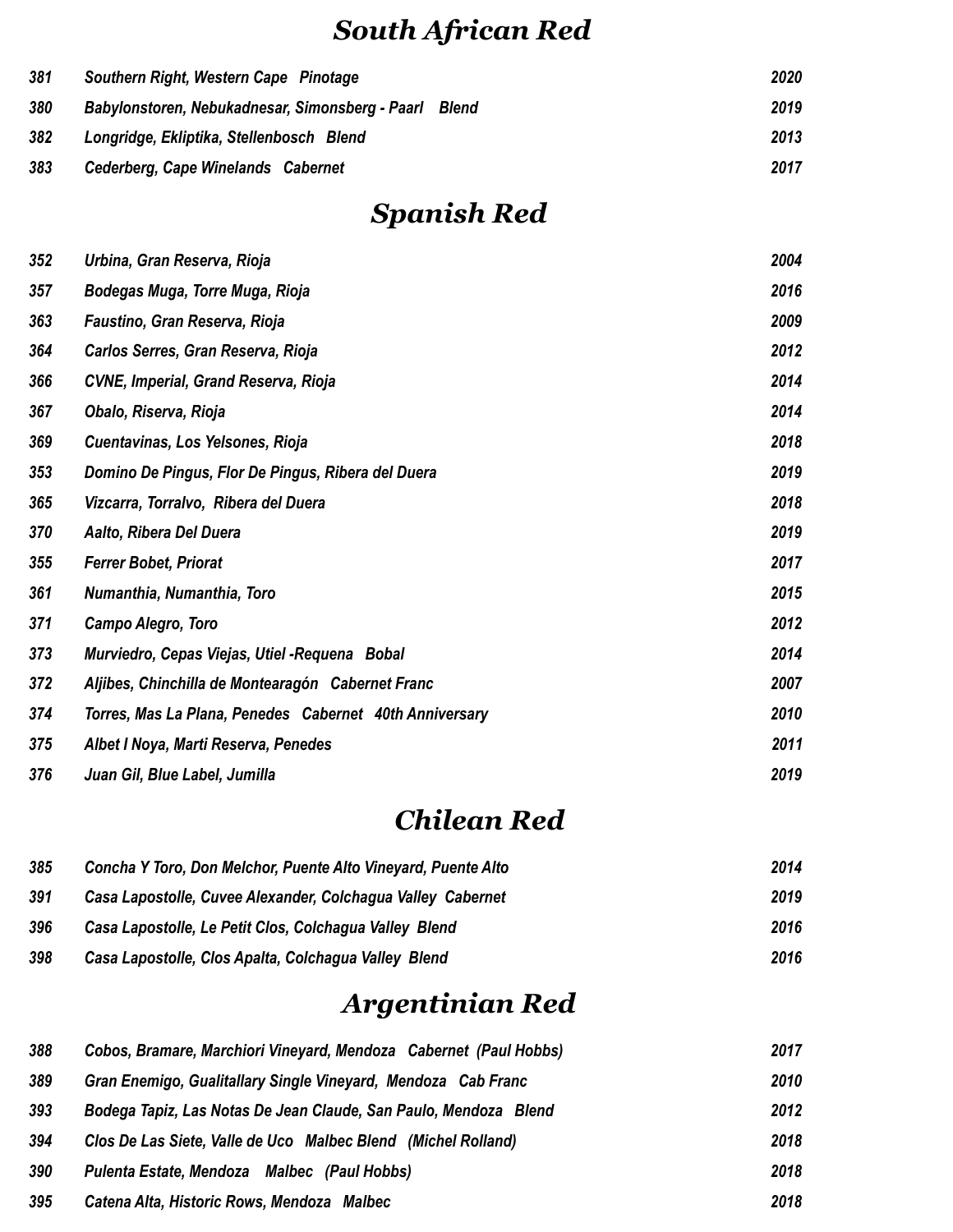## *American Red*

#### *Pinot Noir*

| 502 | Halleck Vineyards, Hillside Cuvee, Sonoma Coast          | 2015 |
|-----|----------------------------------------------------------|------|
| 504 | Talley, Rosemary's Vineyard, Arroyo Grande Valley        | 2014 |
| 505 | Walter Hansel, Cahill Lane Vineyard, Russian River       | 2017 |
| 507 | Neyers, Placida Vineyard, Russian River                  | 2017 |
| 509 | Belle Pente, Murto Vineyard, Dundee Hills, Oregon        | 2016 |
| 510 | <b>Bon Pari, Sonoma Coast</b>                            | 2012 |
| 511 | Father John, Greenwood Ridge, Anderson Valley            | 2016 |
| 513 | <b>Mount Eden, Estate, Santa Cruz Mountains</b>          | 2015 |
| 514 | <b>Twomey, Russian River</b>                             | 2019 |
| 515 | Soter, Ribbon Ridge Vineyard, Willamette Valley, Oregon  | 2018 |
| 517 | Bryn Mawr, Eola - Amity Hills, Willamette Valley, Oregon | 2018 |
| 519 | <b>Merry Edwards, Russian River</b>                      | 2018 |
| 520 | Belle Glos, Las Alturas Vineyard, Santa Lucia Highlands  | 2020 |
| 521 | <b>State Of Mind, Willamette Valley, Oregon</b>          | 2018 |
| 523 | William Kavney, Russian River, Sonoma                    | 2016 |
| 524 | Raen, Royal St. Robert Cuvee, Sonoma Coast               | 2018 |
| 526 | <b>Bravium, Anderson Valley</b>                          | 2019 |

### *Zinfandel*

| 530 | Mount Peak, Rattlesnake Vineyard, Sonoma                       | 2018 |
|-----|----------------------------------------------------------------|------|
| 531 | Klinker Brick, Old Vine, Lodi                                  | 2018 |
| 532 | <b>BACA, Cats Cradle, Rockpile, Sonoma</b>                     | 2018 |
| 533 | <b>Macauley, Old Vines, Napa</b>                               | 2018 |
| 534 | Saddleback, Old Vines, Calistoga, Napa                         | 2017 |
| 536 | Martinelli, Giuseppe & Luisa, Russian River, Sonoma            | 2019 |
| 537 | Ghost Block, Pelissa Vineyard, Oakville, Napa                  | 2018 |
| 538 | <b>Frank Family, Napa</b>                                      | 2018 |
| 539 | Terra D'Oro, Deaver Vineyard, Amador County 130 Year Old Vines | 2014 |
| 540 | Branham, Rockpile, Somoma                                      | 2012 |
| 541 | <b>Rombauer, Califonia</b>                                     | 2018 |
| 544 | Orin Swift, 8 Years in The Desert, California                  | 2018 |

### *Syrah And Petite Sirah*

| 550 | Sequel, Columbia Valley, Washington Syrah<br>(Long Shadows)      | 2017 |
|-----|------------------------------------------------------------------|------|
| 549 | <b>Stags Leap Winery, Napa Petite Sirah</b>                      | 2018 |
| 553 | Sean Thackrey, Sirius, Eagle Point Ranch, Mendocino Petite Sirah | 2009 |
| 554 | Switchback Ridge, Napa Petite Sirah                              | 2013 |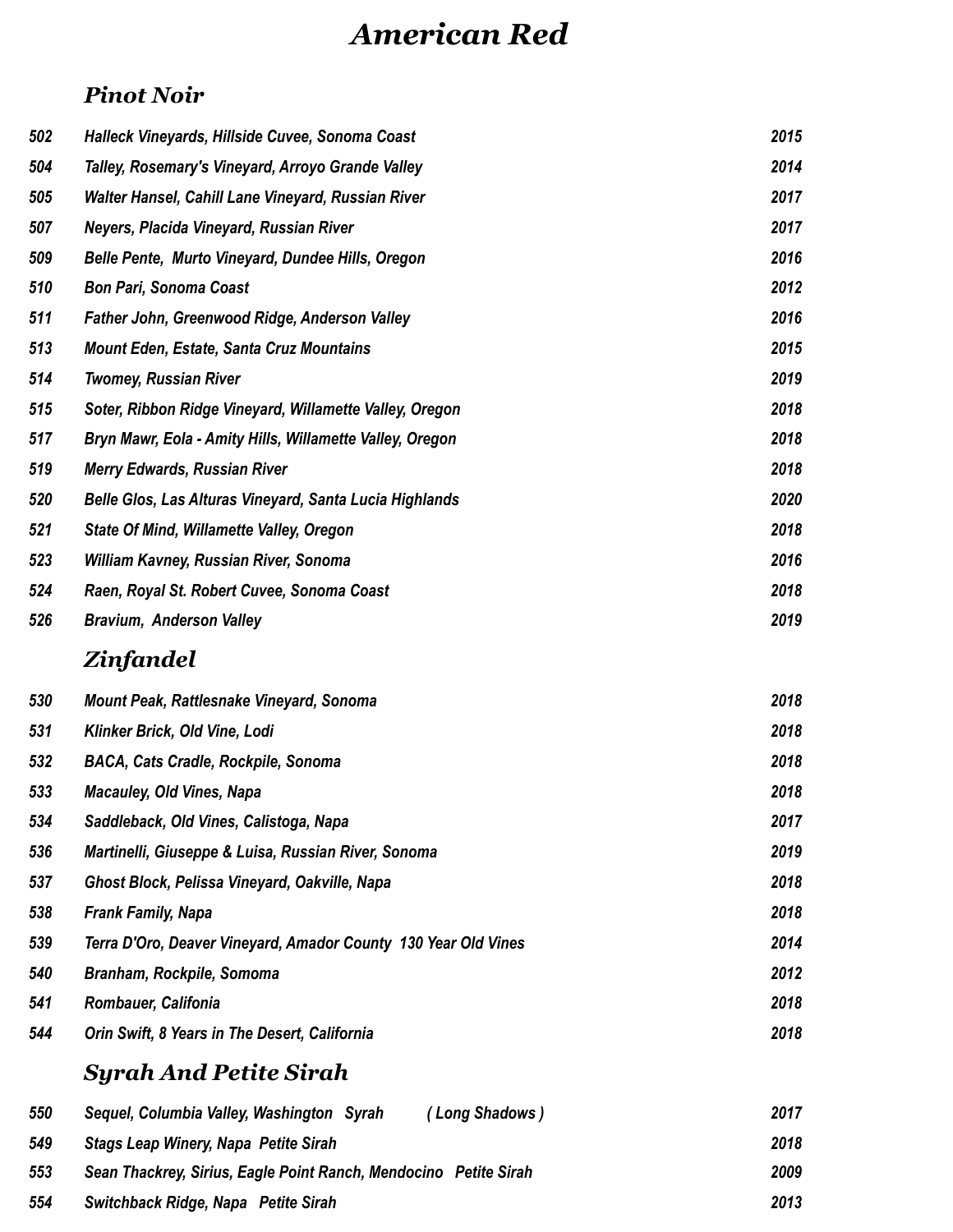## *Red Blends*

| 558 | Quilceda Creek, CVR, Columbia Valley                                | 2018 |
|-----|---------------------------------------------------------------------|------|
| 559 | Venge, Scout's Honor, Napa                                          | 2019 |
| 560 | Jonata, Todos, Ballard Canyon, Santa Ynez                           | 2016 |
| 561 | Marietta, Christo, Lot #3, North coast                              |      |
| 562 | Orin Swift, Abstract, California                                    | 2019 |
| 563 | Miner, Oracle, Napa                                                 | 2015 |
| 564 | Lewis, Alec, Napa                                                   | 2019 |
| 565 | Apriori, California                                                 | 2015 |
| 566 | Chalk Hill, Estate Red, Chalk Hill, Sonoma                          | 2017 |
| 567 | <b>Basel Cellars, Merriment, Columbia Valley, Washington</b>        | 2015 |
| 574 | Basel Cellars, Claret, Walla Walla, Columbia Valley, Washington     | 2019 |
| 568 | Shafer, TD-9, Napa                                                  | 2017 |
| 569 | Beaulieu Vinyard, Reserve, Tapestry, Napa                           | 2016 |
| 570 | Epoch, Authenticity, Paderewski Vineyard, Willow Creek, Paso Robles | 2015 |
| 571 | Saddleback, Rancher Red, Napa                                       | 2017 |
| 572 | Le Mistral, Joseph's Blend, Single Vineyard, Monterey               | 2018 |
| 573 | The Crane Assembly, El Coco, G.B Crane Vineyard, Napa               | 2016 |
| 592 | The Crane Assembly, Disciples, Napa                                 | 2018 |
| 575 | Red Thread, Howell Mountain, Napa                                   | 2018 |
| 576 | Hoppla, The Mutt, Napa<br>(Liparita)                                | 2014 |
| 577 | Duckhorn, Decoy, Sonoma                                             | 2019 |
| 578 | Cayuse, Flying Pig, Walla Walla, Columbia Valley, Washington        | 2018 |
| 579 | Taken, Napa                                                         | 2018 |
| 580 | Long Shadows, Pirouette, Columbia Valley, Washington                | 2016 |
| 587 | Long Shadows, Saggi, Columbia Valley, Washington                    | 2016 |
| 581 | Bacio Davino, Pazzo, Napa                                           | 2018 |
| 582 | Palazzo, Red Cuvee, Master Blend Series, Napa                       | 2015 |
| 583 | Chappellet, Mountain Cuvee, Napa / Sonoma                           | 2019 |
| 584 | Steele Canyon, 50 Harvest, Meritage, Napa                           | 2013 |
| 585 | Justin, Isoscelese, Paso Robles                                     | 2018 |
| 588 | Leviathan, California                                               | 2019 |
| 589 | <b>Charles Woodson, Intercept, Paso Robles</b>                      | 2018 |
| 590 | Branham, Jazz, Napa                                                 | 2019 |
| 593 | Westwood, Legend, Sonoma                                            | 2018 |
| 594 | Dove and Stone, Chalk Hill, Sonoma                                  | 2019 |
| 595 | <b>Mad Hatter, Napa</b><br>(Dancing Hares)                          | 2019 |
| 596 | Mount Peak, Monte Rosso Vineyard, Sonoma                            | 2018 |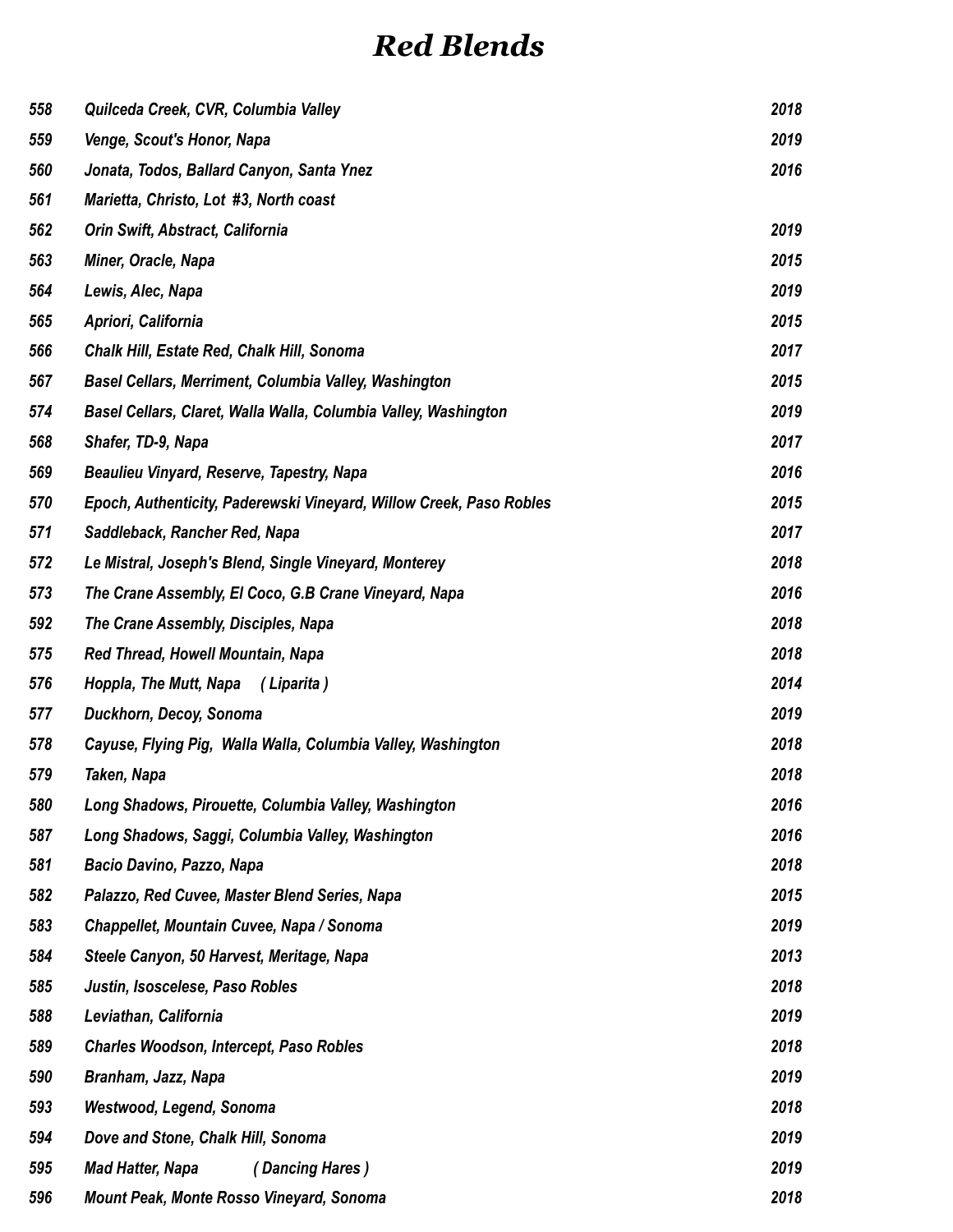## *Merlot*

| 601 | Miner, Stagecoach Vineyard, Napa                    | 2013 |
|-----|-----------------------------------------------------|------|
| 602 | Northstar, Columbia Valley, Washington              | 2012 |
| 603 | <b>Stags Leap Winery, Napa</b>                      | 2016 |
| 604 | Lewis, Napa                                         | 2018 |
| 605 | Markham, Napa                                       | 2018 |
| 606 | <b>Rutherford Hill, Napa</b>                        | 2016 |
| 607 | Long Shadows, Pedestal, Columbia Valley, Washington | 2016 |
| 608 | <b>Stewart, Napa</b>                                | 2014 |
| 609 | Meeker, Hand Print, Sonoma                          | 2014 |
| 611 | Somerston, Bock IV, Napa                            | 2014 |
| 613 | Substance, Northridge, Columbia Valley, Washington  | 2013 |
| 614 | Cakebread, Napa                                     | 2017 |
| 615 | Rombauer, Napa                                      | 2018 |
| 617 | St. Francis, Reserve, Alexander Valley              | 2017 |
| 618 | Swanson, Napa                                       | 2018 |
| 619 | Duckhorn, Napa                                      | 2017 |
| 620 | Frogs Leap, Rutherford, Napa                        | 2018 |
| 622 | Emmolo, Napa                                        | 2017 |
| 625 | Robert Mondavi, Napa                                | 2016 |
| 627 | Paradigm, Oakville, Napa                            | 2015 |
| 629 | Saddleback, Oakville Estate, Napa                   | 2013 |
| 631 | L'Ecole No. 41, Columbia Valley, Washington         | 2017 |
| 632 | Daou, Reserve, Sequentis, Paso Robles               | 2019 |
| 634 | <b>Frank Family, Napa</b>                           | 2018 |
| 635 | <b>Pride, Mountain Vineyards</b>                    | 2015 |

## *Other Varietals*

| 657 | Cayuse, Impulsivo, Walla Walla, Columbia Valley, Washington Tempranillo       | 2017 |
|-----|-------------------------------------------------------------------------------|------|
| 658 | Silverado, Estate, Napa<br><b>Sangiovese</b>                                  | 2015 |
| 661 | K Vintner, Guido, Walla Walla, Washington Sangiovese                          | 2013 |
| 660 | Mutt Lynch, Frediani Vineyards, Calistoga, Napa Charbono Supports Dog Rescues | 2013 |
| 664 | Scott Harvey, J&S Reserve, Amador County Barbera                              | 2018 |
| 663 | Isenhower, Road Less Traveled, Columbia Valley, Washington Cabernet Franc     | 2017 |
| 665 | Silverado, Mt. George Vineyard, Combsville, Napa Cabernet Franc               | 2017 |
| 668 | <b>Componet Wine Company, Napa Cabernet Franc</b>                             | 2017 |
| 669 | Revolver, Juggernaut, Napa Petite Verdot                                      | 2017 |
| 671 | Revolver, Divina Comedia, Napa<br>Malbec                                      | 2017 |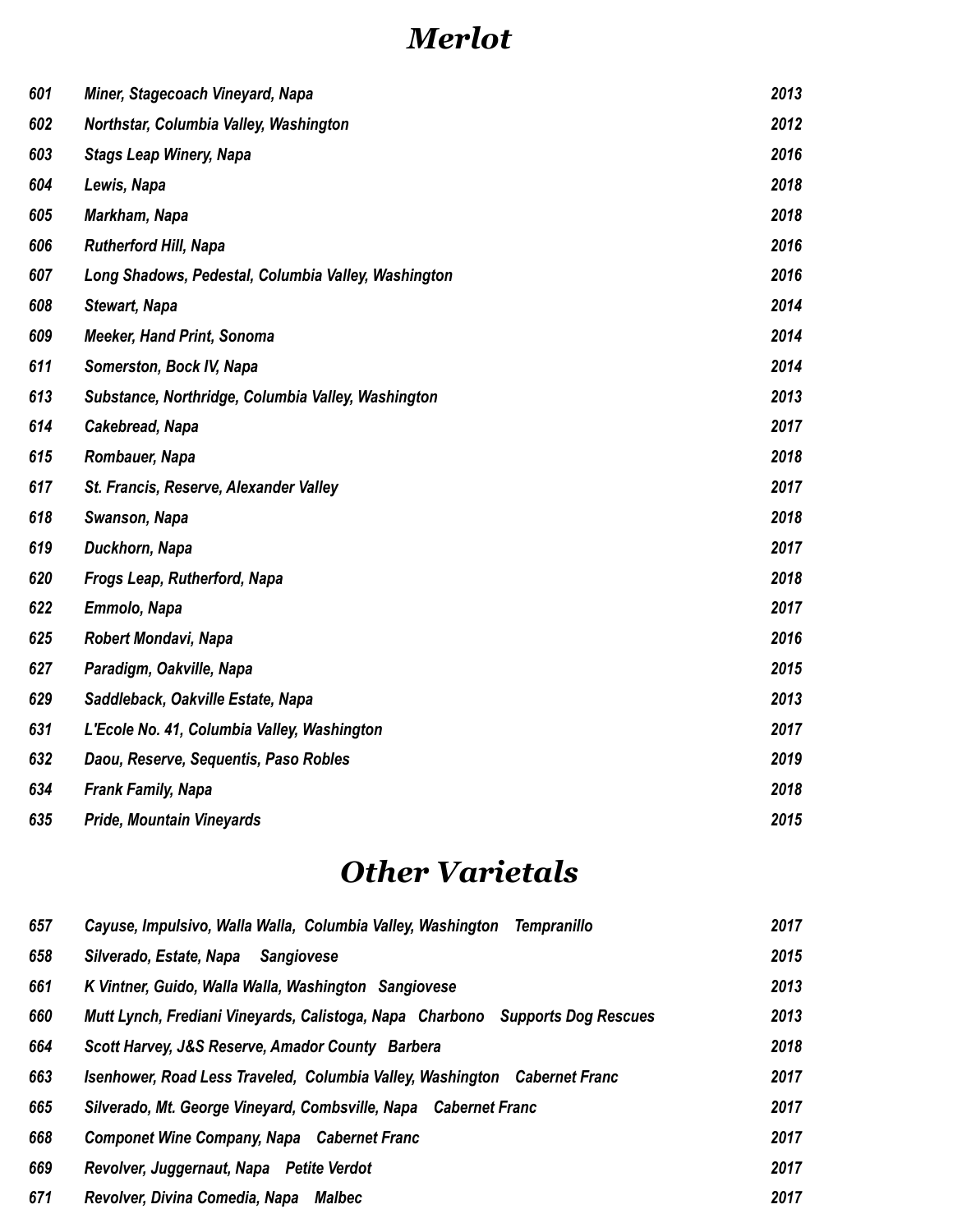## *Cabernet Sauvignon*

| 701 | Arrowood, Sonoma                                                                      | 2018 |
|-----|---------------------------------------------------------------------------------------|------|
| 702 | Halter Ranch, Adelaida District, Paso Robles                                          | 2018 |
| 703 | Janzen, Napa                                                                          | 2019 |
| 704 | Daou, Reserve, Paso Robles                                                            | 2019 |
| 705 | Saddleback, Oakville Estate, Napa                                                     | 2017 |
| 706 | <b>Adaptation, Napa</b>                                                               | 2017 |
| 707 | <b>Turnbull, Napa Cabernet</b>                                                        | 2019 |
| 708 | Rombauer, Napa                                                                        | 2018 |
| 709 | <b>Branham, Resolution, Napa</b>                                                      | 2017 |
| 710 | Checkerboard, Kings Row, Diamond Mountain, Napa                                       | 2016 |
| 711 | J. Lohr, Carol's Vineyard, St. Helena, Napa<br><b>Supports Breast Cancer Research</b> | 2017 |
| 751 | J. Lohr, Signature, Paso Robles                                                       | 2016 |
| 712 | Corison, St. Helena, Napa                                                             | 2014 |
| 713 | St. Francis, Reserve, Alexander Valley                                                | 2017 |
| 714 | Groth, Oakville, Napa                                                                 | 2017 |
| 715 | Trinchero, Mario's, Napa                                                              | 2018 |
| 725 | Trinchero, BRV, Napa                                                                  | 2013 |
| 716 | Silverado, Solo, Stags Leap District, Napa                                            | 2014 |
| 717 | Sequoia Grove, Rutherford, Napa                                                       | 2019 |
| 718 | Anderson Conn Valley, Estate, Reserve, Napa                                           | 2015 |
| 739 | <b>Anderson Conn Valley, Napa</b>                                                     | 2018 |
| 719 | Peju, Legacy Collection, Napa                                                         | 2019 |
| 720 | State of Mind, Caldwell Vineyard, Combsville, Napa                                    | 2017 |
| 721 | Louis M. Martini, Winemaker Selection, Napa                                           | 2018 |
| 722 | Paul Hobbs, Napa                                                                      | 2017 |
| 723 | Robert Mondavi, Reserve, Napa                                                         | 2015 |
| 724 | Sojourn, Oakville, Napa                                                               | 2017 |
| 726 | Justin, Paso Robles                                                                   | 2019 |
| 727 | Silver Oak, Alexander Valley                                                          | 2017 |
| 772 | <b>Silver Oak, Napa</b>                                                               | 2017 |
| 728 | Oakville Ranch, Oakville, Napa                                                        | 2016 |
| 729 | <b>Grgich Hills, Napa</b>                                                             | 2017 |
| 730 | Le Piche, Napa                                                                        | 2018 |
| 731 | Tamber Bey, Oakville Estate, Napa                                                     | 2017 |
| 732 | Alexis Soyer, Napa                                                                    | 2018 |
| 733 | Heitz Cellars, Lot C-91, Napa                                                         | 2016 |
| 734 | August Briggs, Two Moon Vineyard, Dry Creek Valley                                    | 2014 |
| 735 | Obsidian Ridge, Half Mile, Red Hills, Lake County                                     | 2016 |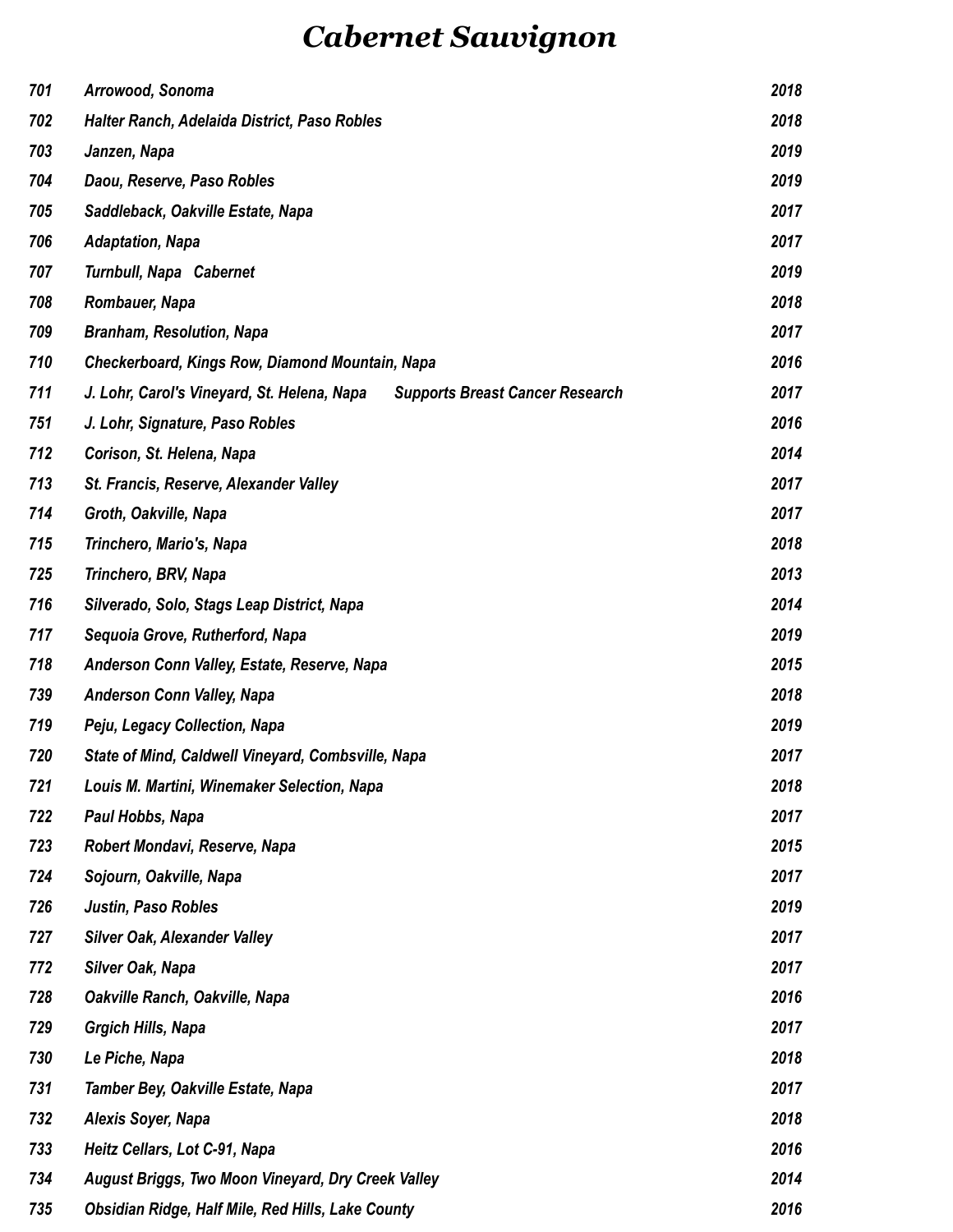#### *Faust, Napa 2019*

## *Cabernet Sauvignon*

| 738 | Neyers, Neyer's Ranch, Napa                                     | 2017 |
|-----|-----------------------------------------------------------------|------|
| 740 | Hewitt, Rutherford, Napa                                        | 2014 |
| 741 | Anakota, Helena Montana Vineyard, Knights Valley                | 2016 |
| 742 | Mt. Brave, Mount Veeder, Napa                                   | 2017 |
| 743 | Stag's Leap Cellars, Fay Vineyard, Stags Leap District, Napa    | 2018 |
| 767 | Stag's Leap Cellars, S.L.V. Vineyard, Stags Leap District, Napa | 2018 |
| 784 | Stag's Leap Cellars, Artemis, Napa                              | 2018 |
| 744 | Dunham, XXII, Columbia Valley                                   | 2016 |
| 745 | Caterwaul, Napa                                                 | 2019 |
| 746 | Joseph Phelps, Napa                                             | 2019 |
| 747 | Stonestreet, Estate Vineyards, Alexander Valley                 | 2017 |
| 748 | <b>Burly, Simpkins Vineyard, Coomsville, Napa</b>               | 2019 |
| 749 | McPrice Myers, Bull By The Horns, Paso Robles                   | 2020 |
| 750 | O'Shaughnessy, Napa                                             | 2018 |
| 776 | O'Shaughnessy, Howel Mountain, Napa                             | 2017 |
| 753 | <b>Charles Woodson, Intercept, Paso Robles</b>                  | 2017 |
| 754 | Mason Cellars, Pelissa Vineyard, Oakville, Napa                 | 2018 |
| 755 | Forman, Napa                                                    | 2014 |
| 756 | <b>Barnett, Spring Mountain District, Napa</b>                  | 2018 |
| 757 | <b>Stags' Leap Winery, Napa</b>                                 | 2019 |
| 758 | Hess Collection, Estate, Mount Veeder, Napa                     | 2019 |
| 759 | Shafer, One Point Five, Stags Leap District, Napa               | 2018 |
| 760 | Cornell, Sonoma                                                 | 2015 |
| 761 | Martin Ray, Diamond Mountain District, Napa                     | 2018 |
| 762 | Cade, Howell Mountain, Napa                                     | 2018 |
| 763 | <b>Chateau Grand Roche, Napa</b><br>(Forman)                    | 2017 |
| 764 | Venge, Silencieux, Napa                                         | 2019 |
| 765 | House of Cards, Cab is King, Napa                               | 2017 |
| 766 | Heitz, Trailside Vineyard, Rutherford, Napa                     | 2015 |
| 768 | Caymus, Napa                                                    | 2020 |
| 769 | Stringer Cellars, Stagecoach Vineyard, Napa                     | 2017 |
| 770 | Arrowhead, Black and Gold, Reserve, Knights Valley              | 2018 |
| 771 | Jax, Napa                                                       | 2017 |
| 774 | Isenhower, Batchelor Button, Columbia Valley, Washington        | 2016 |
| 775 | <b>Silver Ghost, Napa</b>                                       | 2019 |
| 777 | Katheryne Kennedy, Estate, Santa Cruz Mountains                 | 2014 |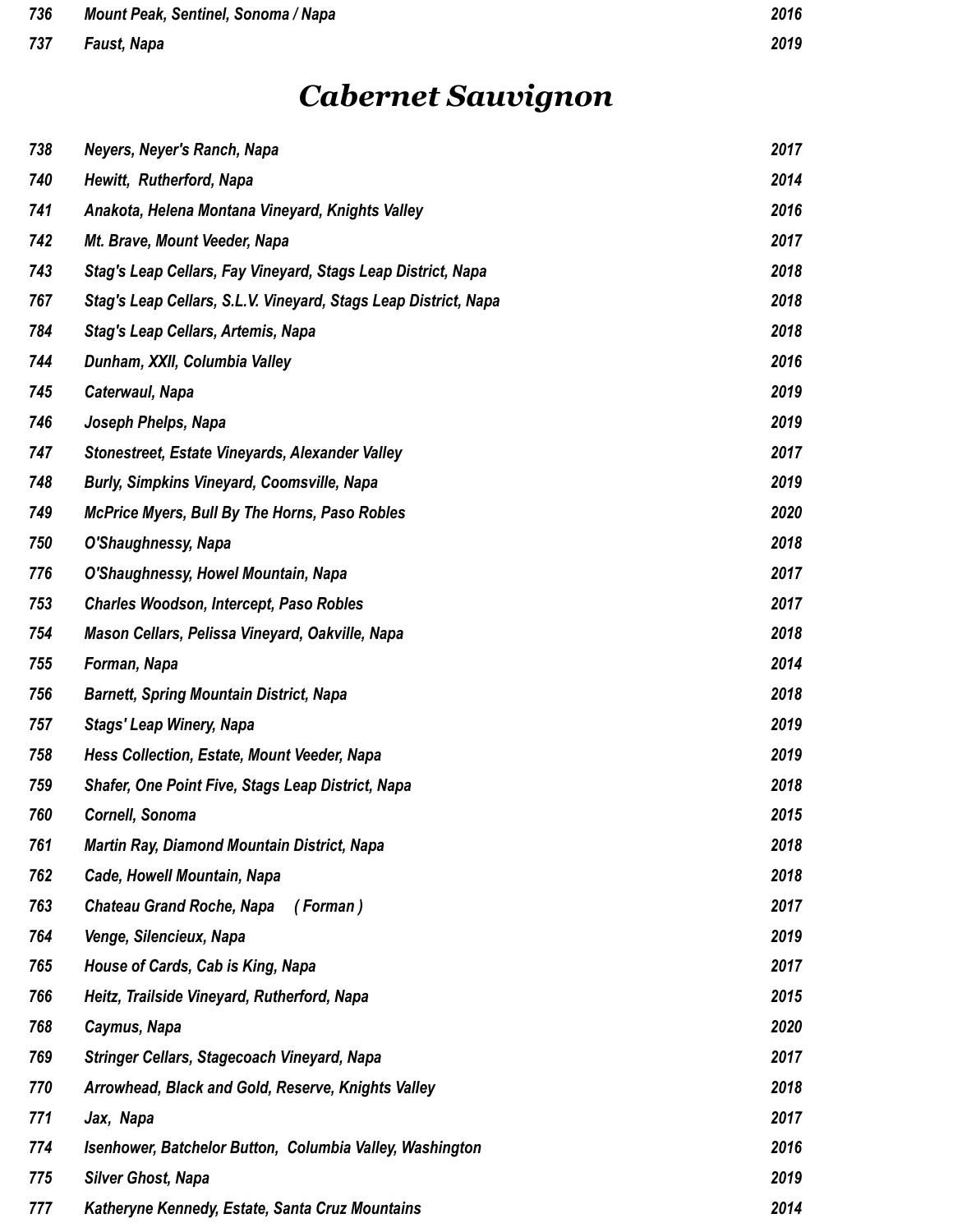| 779 | Lewis, Mason's, Napa                        | 2019 |
|-----|---------------------------------------------|------|
| 780 | Terraces, Quarry Vineyard, Rutherford, Napa | 2017 |
| 785 | Cakebread, Napa                             | 2019 |
| 787 | <b>Chappellet, Signature, Napa</b>          | 2019 |

# *Big Bottles*

## *Magnum 1.5 Liter (2 Bottles)*

| 803 | Dunn Vineyards, Napa Cabernet                                   | 2015 |
|-----|-----------------------------------------------------------------|------|
| 808 | Dunn Vineyards, Napa Cabernet                                   | 2018 |
| 812 | Dunn Vineyards, Howell Mountain, Napa Cabernet                  | 2017 |
| 804 | Louis Martini, Napa Cabernet                                    | 2015 |
| 805 | <b>Turnbull, Napa Cabernet</b>                                  | 2017 |
| 806 | Silver Oak, Alexander Valley Cabernet                           | 2017 |
| 807 | Jordan, Alexander Valley, Sonoma Cabernet Library Release       | 2012 |
| 811 | Jordan, Alexander Valley, Sonoma Cabernet Library Release       | 2009 |
| 809 | Grgich, Napa Cabernet                                           | 2016 |
| 810 | <b>Faust, Napa Cabernet</b>                                     | 2018 |
| 814 | Shafer, Hillside Select, Stags Leap District, Napa Cabernet     | 2014 |
| 816 | Neyers, AME, Conn Valley, Napa Cabernet                         | 2016 |
| 820 | Chappellet, Pritchard Hill Vineyard, Napa Cabernet              | 2016 |
| 819 | Figgins, Estate, Walla Walla, Columbia Valley, Washington Blend | 2016 |
| 821 | Domino De Pingus, Flor De Pingus, Ribera del Duera              | 2019 |
| 831 | Brigaldara, Amarone Della Valpolicella, Italy                   | 2008 |
| 834 | Brigaldara, Riserva, Amarone Della Valpolicella, Italy          | 2007 |
| 835 | D'Arenberg, Dead Arm, McLaren Vale Shiraz                       | 2002 |
| 838 | Torbreck, Descendent, Barossa Shiraz                            | 2007 |

## *Double Magnum 3 Liter (4 Bottles)*

| 841 | Robert Mondavi, Napa Cabernet                                 | 2017 |
|-----|---------------------------------------------------------------|------|
| 842 | Ulysses, Napa<br><b>Cabernet</b>                              | 2016 |
| 843 | Jordan, Alexander Valley, Sonoma Cabernet Library Release     | 2006 |
| 847 | Jordan, Alexander Valley, Sonoma Cabernet Library Release     | 2010 |
| 844 | Stag's Leap Cellars, Artemis, Napa Cabernet                   | 2018 |
| 846 | Grgich Hills, Napa Cabernet<br><b>Etched Collector Bottle</b> | 2016 |
| 849 | Silver Oak, Alexander Valley Cabernet                         | 2017 |
| 850 | Honig, Napa Cabernet                                          | 2018 |
| 853 | Ridge, Lytton Springs, Sonoma Zinfandel                       | 2015 |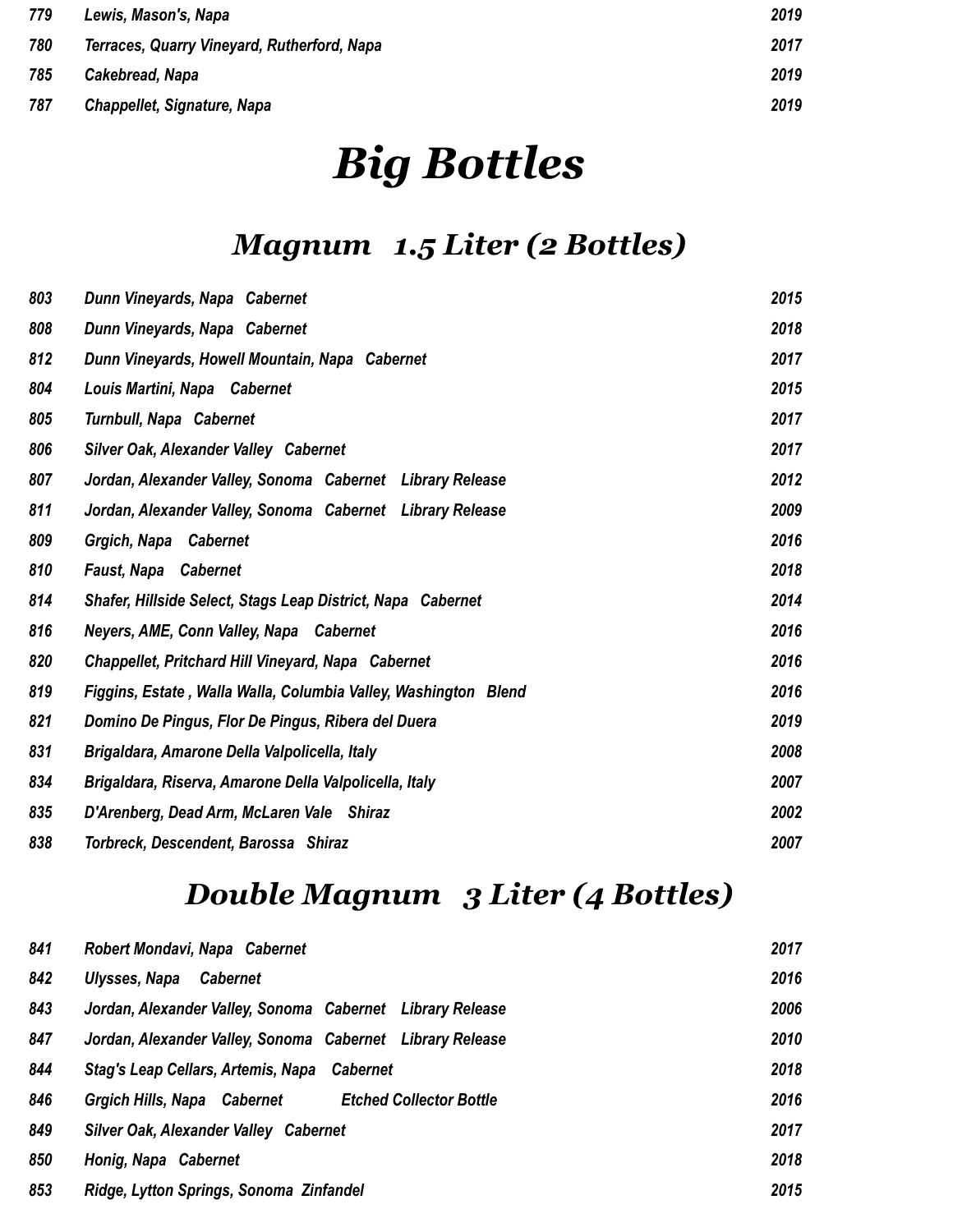| 852 | Bodegas Ordonez, Vatan, Toro, Spain Tempranillo | 2017 |
|-----|-------------------------------------------------|------|
| 855 | Chateau Gaby, Canon - Fronsac, Bordeaux         | 2015 |
| 856 | Torbreck, The Factor, Barossa, Australia Shiraz | 2006 |
| 858 | Torbreck, Descendent, Barossa, Australia Shiraz | 2006 |

## *Very Rare 98-100 point Wines*

## *Very Limited*

| 943  | Cayuse, Bionic Frog, Walla Walla, Columbia Valley, Washington Syrah    | 99  | 2018 |
|------|------------------------------------------------------------------------|-----|------|
| 396  | Casa Lapostolle, Clos Apalta, Colchagua Valley, Chile Blend            | 99  | 2016 |
| 944  | Bond, Quella, Napa Blend                                               | 98  | 2012 |
| 945  | Colgin, IX, Estate, Napa Blend                                         | 100 | 2016 |
| 947  | Colgin, IX, Estate, Napa Blend                                         | 98  | 2014 |
| 949  | Colgin, IX, Estate, Napa Blend                                         | 100 | 2015 |
| 946  | Abreu Vineyards, Madrona Ranch, Napa Blend                             | 100 | 2015 |
| 959  | Abreu Vineyards, Las Posadas, Howell Mountain, Napa Blend              | 100 | 2016 |
| 953  | Saxum, G2, Paso Robles Blend                                           | 99  | 2018 |
| 957  | Dalla Valle, Maya, Napa Blend                                          | 100 | 2013 |
| 958  | Harlan, Estate, Oakville, Napa Blend                                   | 98  | 2014 |
| 976  | Opus One, Napa Blend                                                   | 98  | 2018 |
| 1093 | Joseph Phelps, Insignia, Napa Blend                                    | 99  | 2018 |
| 1095 | Realm, The Bard, Napa Blend                                            | 100 | 2019 |
| 1065 | Realm, Beckstoffer / To Kalon Vineyard, Napa Cabernet                  | 100 | 2015 |
| 963  | Araujo, Eisele Vineyard, Napa Cabernet                                 | 98  | 2012 |
| 965  | Chappellet, Pritchard Hill Vineyard, Napa Cabernet                     | 99  | 2014 |
| 971  | <b>Chappellet, Pritchard Hill Vineyard, Napa Cabernet</b>              | 100 | 2015 |
| 966  | Ridge, Monte Bello Vineyard, Santa Cruz Mountains Cabernet             | 100 | 2015 |
| 1039 | <b>Bryant Family, Estate, Pritchard Hill, Napa Cabernet</b>            | 100 | 2016 |
| 967  | Hundred Acre, Ark Vineyard, Napa Cabernet                              | 100 | 2013 |
| 964  | Hundred Acre, Kali Morgan Vineyard, Napa Cabernet                      | 100 | 2015 |
| 968  | Heitz Cellar, Martha's Vineyard, Napa<br><b>Cabernet</b>               | 98  | 2015 |
| 969  | Verite, La Muse, Sonoma Merlot                                         | 100 | 2016 |
| 973  | Verite, La Joie, Sonoma Cabernet                                       | 100 | 2012 |
| 972  | Lail, J. Daniel Cuvee, Napa Cabernet                                   | 100 | 2016 |
| 974  | Paul Hobbs, Beckstoffer / To Kalon Vineyard, Napa Cabernet             | 100 | 2013 |
| 977  | Paul Hobbs, Beckstoffer / To Kalon Vineyard, Napa Cabernet             | 99  | 2016 |
| 978  | <b>Shafer, Hillside Select, Stags Leap District</b><br><b>Cabernet</b> | 98  | 2014 |

#### *Dessert*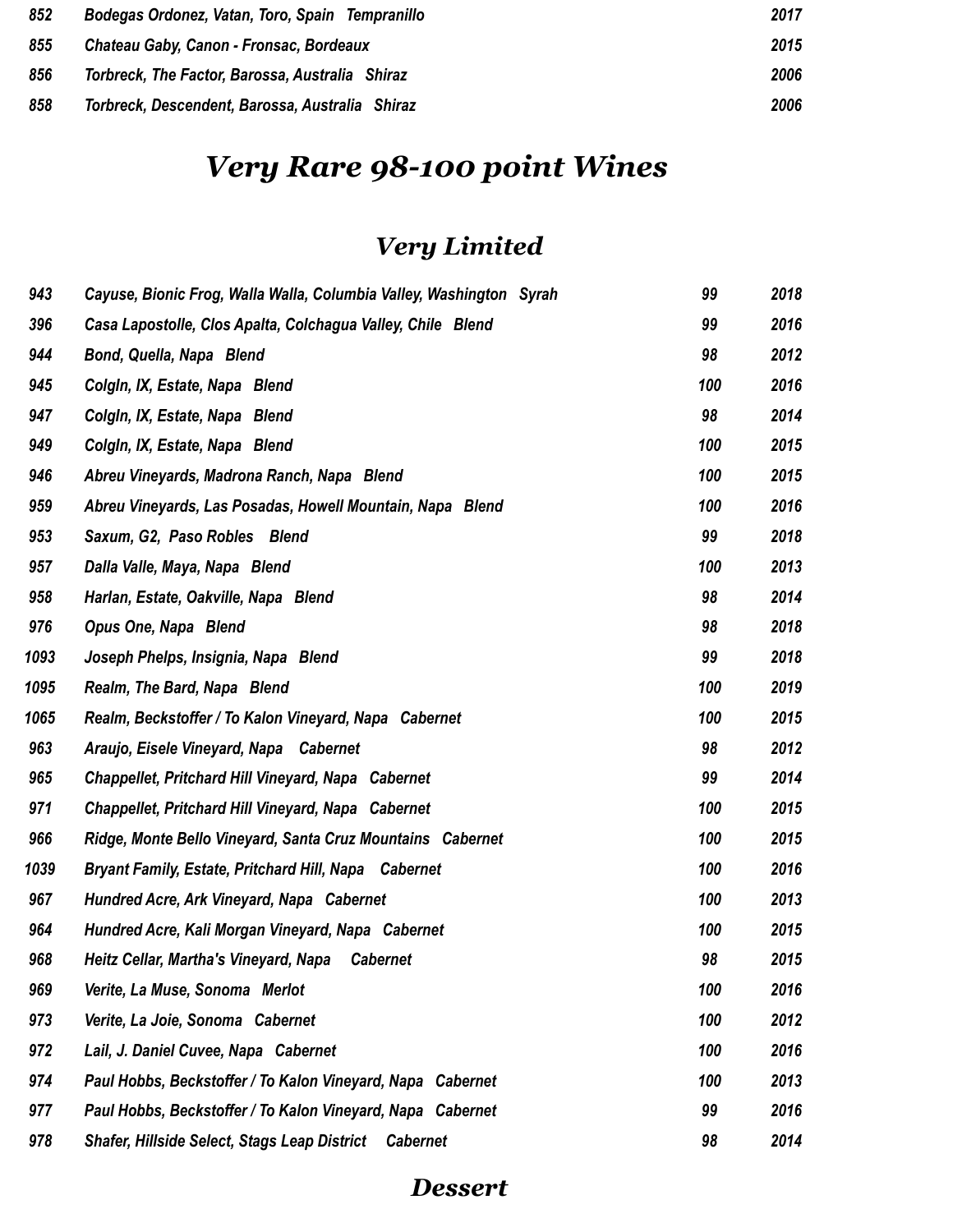| 68  | Jorge Ordonez, Esencia #4, Spain | 375 ml   | 99 | 2004 |
|-----|----------------------------------|----------|----|------|
| 990 | Taylor Flagate, Vintage Port     | 750 ml   | 98 | 2000 |
| 991 | Taylor Flagate, Vintage Port     | $375$ ml | 98 | 2000 |

#### *Featured Flights*

### *Virginia Distillery, Courage and Conviction*

#### *Single Malt Collection*

#### **Courage and Conviction, Single Malt 92 proof**

**100% malted barley, never chill filtered, allowing the influence of the cask to show through as natural color. The flagship uses a combination of all three cask, 50% bourbon cask, 25% Sherry cask and 25 % cuvee cask.**

#### **Courage and Conviction, Single Malt, Bourbon Cask Finished**

**Bourbon cask adds notes of vanilla, caramel, butterscotch and toffee. Finish is creamy and exceptionally smooth.**

#### **Courage and Conviction, Single Malt, Sherry Cask Finished**

**Using three different Sherry cask, Fino, Olorosso and Pedro Ximenez, gives the whisky notes of cherry, fig, golden raisin and caramelized plum.**

#### **Courage and Conviction, Single Malt, Cuvee Cask Finished**

**Sourced from premium European red wine Producers. The cask is shaved, retoasted and recharred, Energizing the wood sugars. This brings forward notes of raspberry, cherry, brown sugar, cocoa and baking spice.**

#### **3 oz Flight \$35 1 oz Each**

#### *Christner's Bourbon Flight*

#### **Hillrock, #1, Christner's Single Barrel 115 Proof**

**Sweet nose with maple syrup, caramel and vanilla, slightly floral and fruity, with spicy notes from rye. It has creamy weight with notes of plum, raisin and fig. Spicy notes include clove and cinnamon. Well-balanced with a long finish with notes of oak, chocolate, raisin and the slightest hint of char.**

#### **Driftless Glen, Christner's Single Barrel 125 Proof**

**Warmer higher alcohol nose of fresh hay, brown sugar, toffee, toasted tree nuts and spiced plum. All the flavors in the nose bleed through to the palate that carries enveloping weight and warmth. Finishing with long full flavors of Tahitian Vanilla, spicy grain and sweet corn.**

#### **Woodford, Reserve, Christner's Single Barrel**

**Rich nose of sweet corn, maple, ripe banana, frosted cereal and Madagascar vanilla bean. Soft mouthfeel with candy corn, ripe tropical fruit and vanilla, with a long soft finish.**